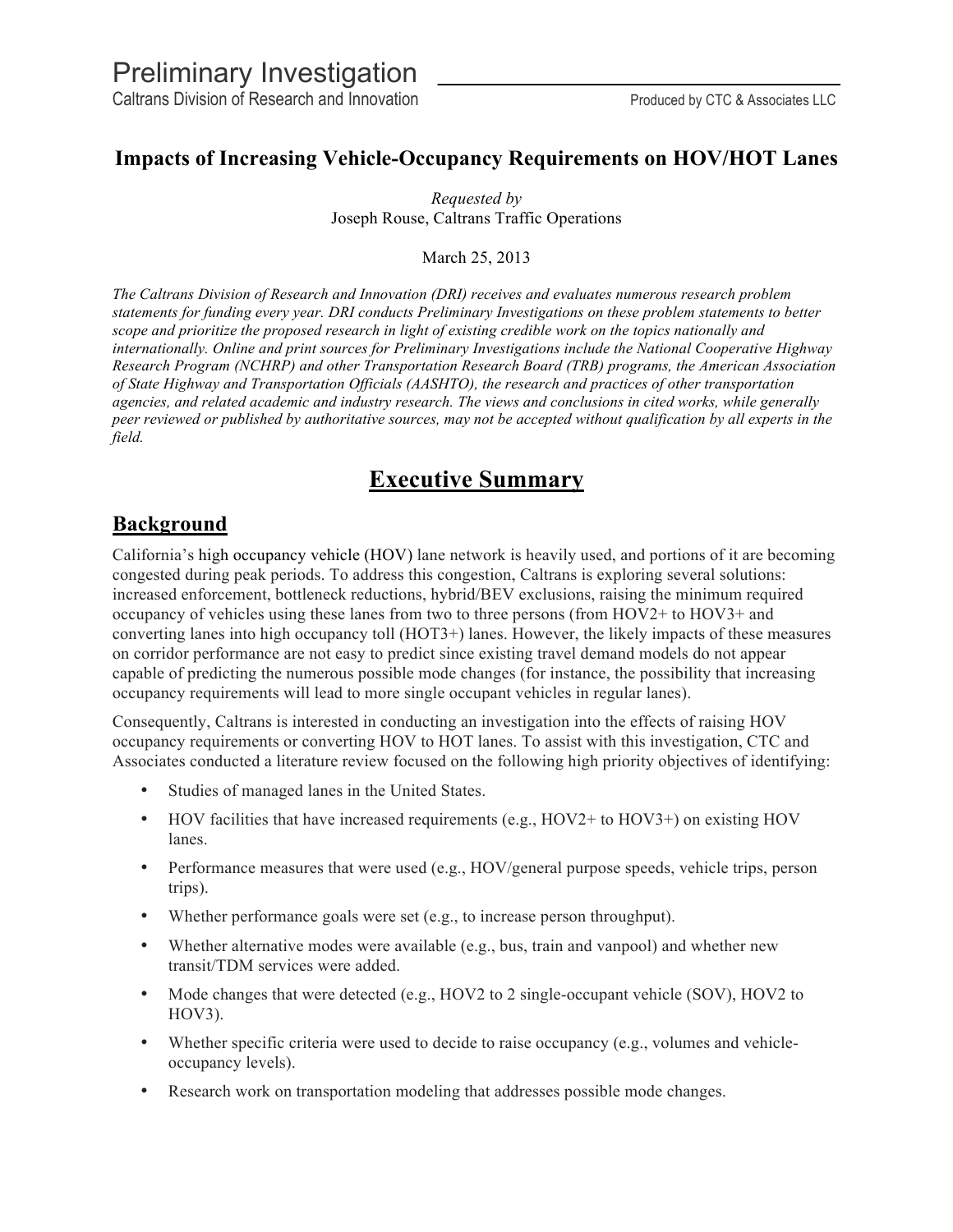• Published and unpublished reports available on the above questions.

The review also touches upon the following medium priority objectives:

- Public reaction to HOV/HOT changes and public outreach/education efforts.
- Whether any studies examined makeup of carpools on HOV lanes (e.g., coworker, family, neighbor).
- What factors motivated carpool formation on HOV/HOT lanes, and what incentives were effective.
- Whether there were any barriers encountered when moving from HOV2+ to HOV3+.

This review will serve as a reference during the TRB annual conference in mid-January, where Caltrans will develop a list of contacts for follow-up interviews.

# **Summary of Findings**

We compiled a list of HOT lanes in the United States that are the result of conversions from HOV2+ facilities (in some cases, these conversions add an HOV3+ requirement) from a number of sources:

- http://www.metro.net/projects/expresslanes/expresslanes\_us/.
- Page 4 of http://www.wsdot.wa.gov/NR/rdonlyres/2DA072CA-7D4A-4876-A58B-64DBE152D48D/0/SR167\_AnnualPerformanceSummary\_080812\_web.pdf.
- http://en.wikipedia.org/wiki/User:Timsabin/List of HOT and ETL lanes in the United States . (This list is not entirely up to date.)
- http://en.wikipedia.org/wiki/List of toll roads in the United States.

These sources also include lists of numerous planned HOT lane projects (in most cases, conversions from HOV facilities).

HOT lane facilities that converted from HOV lanes include:

- I-15 near San Diego, CA (HOV2+): http://fastrak.511sd.com/.
- Metro Express lanes pilot project (I-110 and I-10) in Los Angeles, CA (HOV2+ for I-110, HOV3+ during peak hours for I-10): http://www.metro.net/projects/expresslanes/.
- SR 237/I-880 Express in Silicon Valley, CA (HOV2+): http://www.vta.org/expresslanes/.
- I-680 in Oakland, CA (HOV2+): http://www.680expresslane.org/I-680.asp.
- I-25 in Denver, CO (HOV2+): http://www.coloradodot.info/travel/tolling/i-25-hov-express-lanes.
- I-95 near Miami, FL (HOV3+): http://www.95express.com/.
- I-85 in Atlanta, GA (HOV3+): http://www.peachpass.com/.
- I-495 in northern Virginia (HOV3+): https://www.495expresslanes.com/.
- I-394 and I-35W in Minnesota (HOV2+): http://www.mnpass.org/.
- I-15 in Salt Lake City, UT (HOV2+; sells permits rather than collecting tolls): http://www.expresslanes.utah.gov/.
- I-10, U.S. 290 in Houston, TX (HOV3+ during peak hours): http://houstonvaluepricing.tamu.edu/quickride/.
- METRO HOT Lanes (currently IH 45, US 59 and US 290) in Houston, TX (HOV2+): http://www.ridemetro.org/Services/HOTLanes.aspx.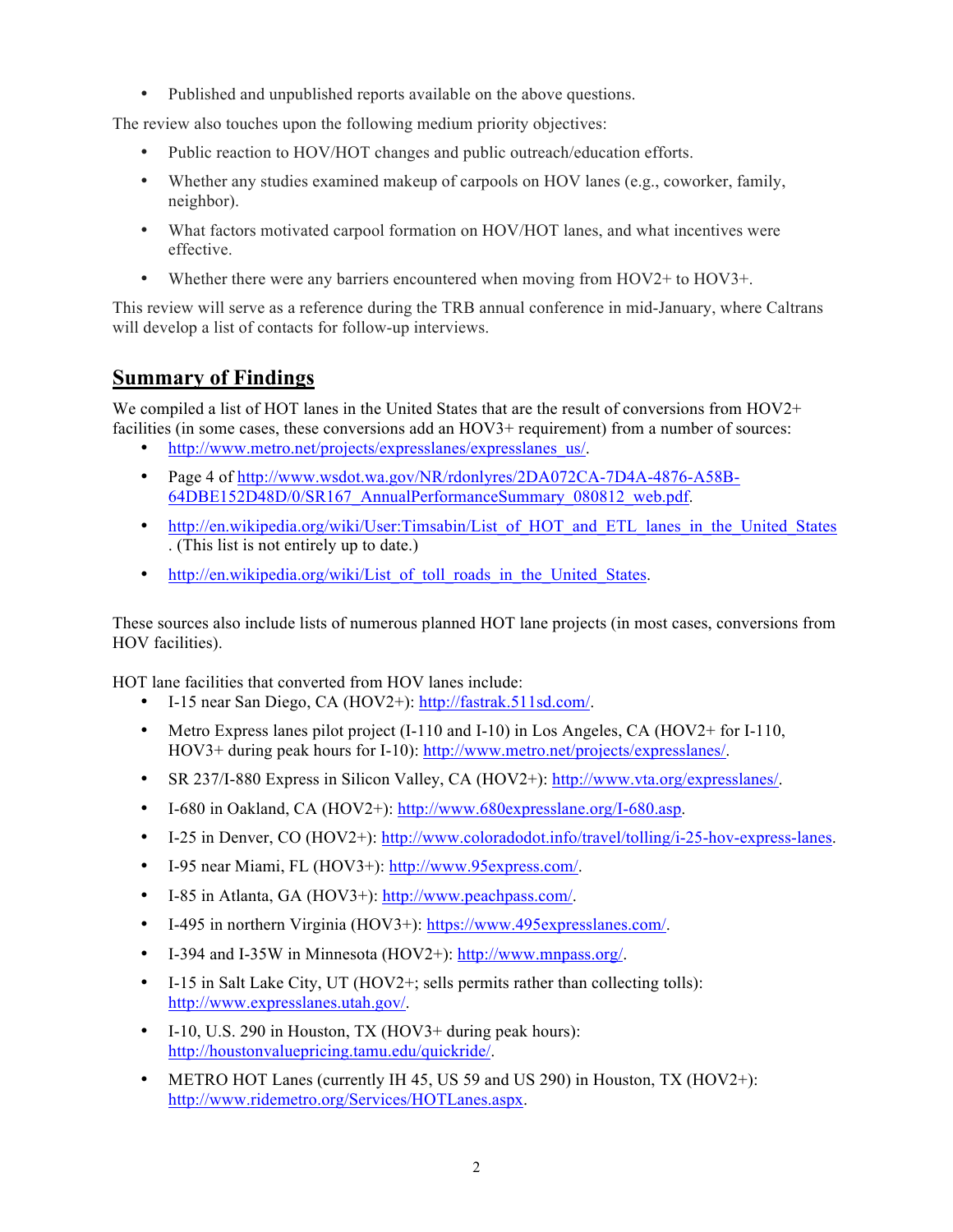• SR 267 in Washington state (HOV2+): http://www.wsdot.wa.gov/Tolling/SR167HotLanes/default.htm.

We found one existing HOT facility that had been converted from a toll road rather than an HOV facility:

• SR-91 in Orange County, CA (HOV3+): http://www.91expresslanes.com/.

We did not find any cases of conversions of HOV2+ to HOV3+ facilities in the absence of the implementation of high occupancy tolling. There are a number of non-tolling HOV3+ facilities in the United States, but we found no information related to facilities increasing their occupancy requirements and no available related research concerning operational effects for cases in which there was a conversion from an HOV2+ facility to an HOV3+ facility without the implementation of tolling. In 2008, a Federal Highway Administration (FHWA) inventory of HOV lanes found that of 345 HOV lanes in the United States, 85 were purely HOV2+, 14 were purely HOV3+ and two were HOV3+ only at certain times of day. (See A Compendium of Existing HOV Lane Facilities in the United States in **Related Research**.) A more up-to-date database of HOV facilities is currently under construction at http://hovpfs.ops.fhwa.dot.gov/clearing.aspx.

In **HOV to HOT Conversions**, we detail performance measures, goals and outcomes, as well as related research for HOV to HOT conversions in the following target states: Florida, Georgia, Minnesota, Texas and Washington. Where information is available, we address the availability of alternative modes, mode changes detected, and other Caltrans high and medium priority objectives. We also highlight resources and studies for several HOT lane conversions in other states.

In **Related Research and Resources**, we compile information in the following topic areas:

- General resources for HOV to HOT conversion.
- Performance and mode choice.
- Performance Measures and assessment methods.
- Performance modeling.

# **Next Steps**

CTC & Associates completed the first draft of this Preliminary Investigation in January, prior to the Transportation Research Board Annual Meeting. Caltrans and FHWA representatives then approached committees at the TRB conference to request additional resources related to HOV to HOT conversions. Based on the resources provided, CTC & Associates produced a companion Preliminary Investigation, Managed Lanes Case Studies, which captures state experiences with specific managed lanes projects. Caltrans will use the strategies identified in these two investigations to inform their planning for HOV to HOT conversions.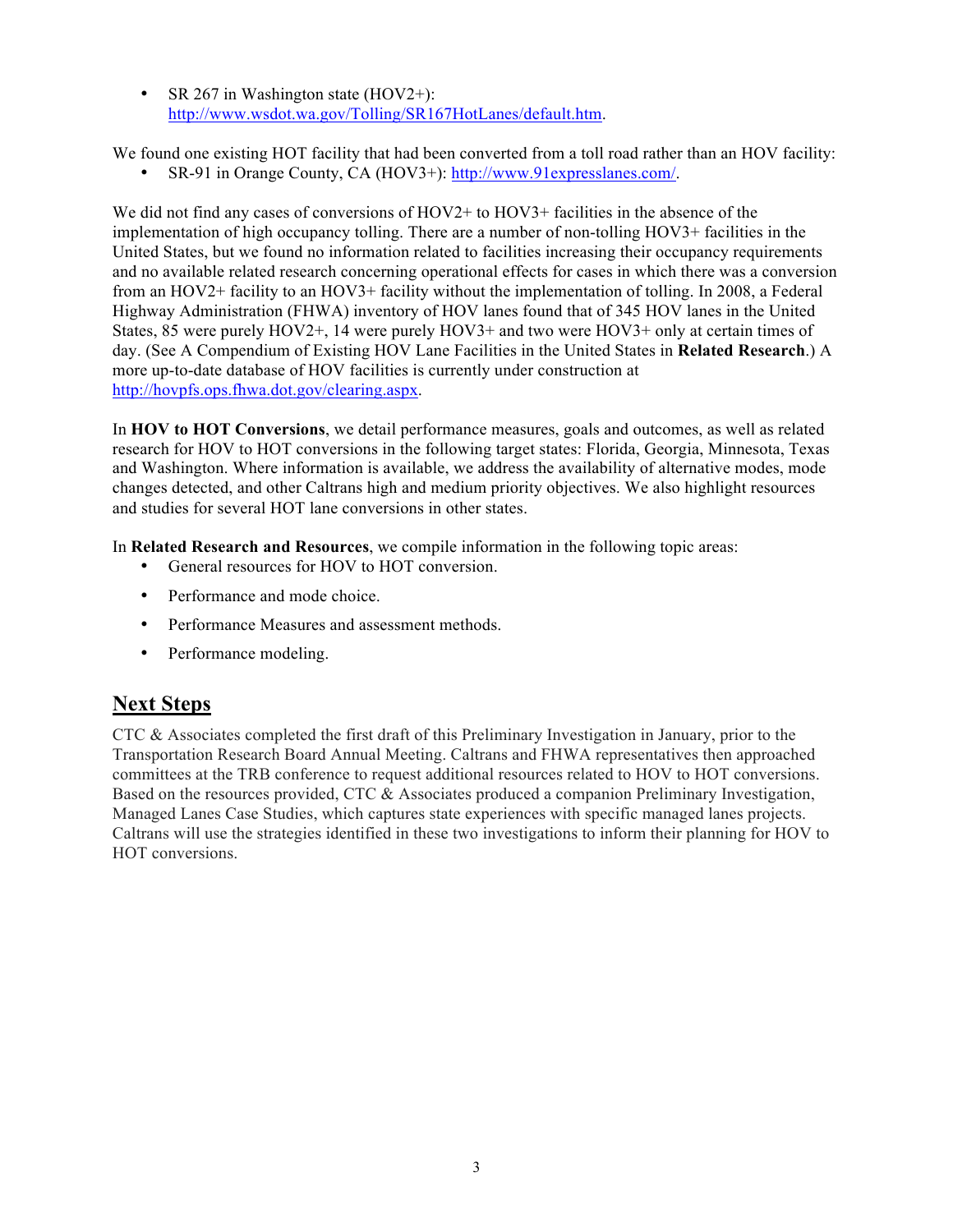# **HOV to HOT Conversions**

In what follows, we outline the performance measures, goals and outcomes, as well as related research for HOV to HOT conversion projects, in several states. The following study (which we found after producing the compilation below) covers some of the same ground for these and numerous other HOT conversion projects:

## **Performance Measurement and Evaluation of Tolling and Congestion Pricing Projects**,

*NCHRP Web-Only Document 174*, March 2011.

http://onlinepubs.trb.org/onlinepubs/nchrp/nchrp\_W174.pdf

See Section 2.2 for documentation of the performance and performance metrics for numerous HOT conversion projects. Chapter 3 outlines information gaps, which are related to three primary areas:

- An incomplete understanding of why performance evaluation takes place and why certain metrics are tracked.
- An incomplete understanding of how the information collected is used in practice and what changes have taken place as a result.
- A need to resolve the challenge of compiling guidelines that encompass a broad set of congestion pricing projects, varying across a wide range of characteristics, but applicable to any individual facility's goals and circumstances.

See also the related study, "Evaluation and Performance Measurement of Congestion Pricing Projects," in **Related Research**.

## **Florida**

## **95 Express HOT Lanes Project**

http://www.95express.com/

Related FHWA summary:

[http://ops.fhwa.dot.gov/freewaymgmt/publications/documents/nrpc0610/workshop\\_materials/case\\_studie](http://ops.fhwa.dot.gov/freewaymgmt/publications/documents/nrpc0610/workshop_materials/case_studies/miami.pdf) s/miami.pdf

This project is opening in three phases:

- Phase 1A is open and runs northbound on I-95 from south of SR-112 to the Golden Glades area just north of 151st Street in Miami-Dade County.
- Phase 1B opened for tolling in January 2010 and runs southbound on I-95 from just south of Miami Gardens Drive/NW 186th Street to just north of I-395/SR-836.
- Phase 2 will extend the express lanes to provide a continuous facility between I-395/SR-836 in Miami-Dade County and Broward Blvd. in Broward County. Funding for Phase 2 has been identified, and construction began in late 2011 with a tentative completion date of late 2014.

Tolling prices are variable and range from \$.025 to \$7.10. Lanes are free for cars with three or more occupants, registered vanpools, county school buses, registered hybrid vehicles and motorcycles.

## **Performance Measures and Goals**

FDOT includes monthly, midyear and annual reports on the performance of these lanes: http://www.sunguide.org/index.php/tmc\_reports/

Most recent monthly report: [http://www.sunguide.org/sunguide/images/uploads/tmc\\_reports/2012\\_11\\_29\\_95\\_EL\\_Monthly\\_](http://www.sunguide.org/sunguide/images/uploads/tmc_reports/2012_11_29_95_EL_Monthly_October_2012_rjs_final.pdf) October 2012 ris final.pdf.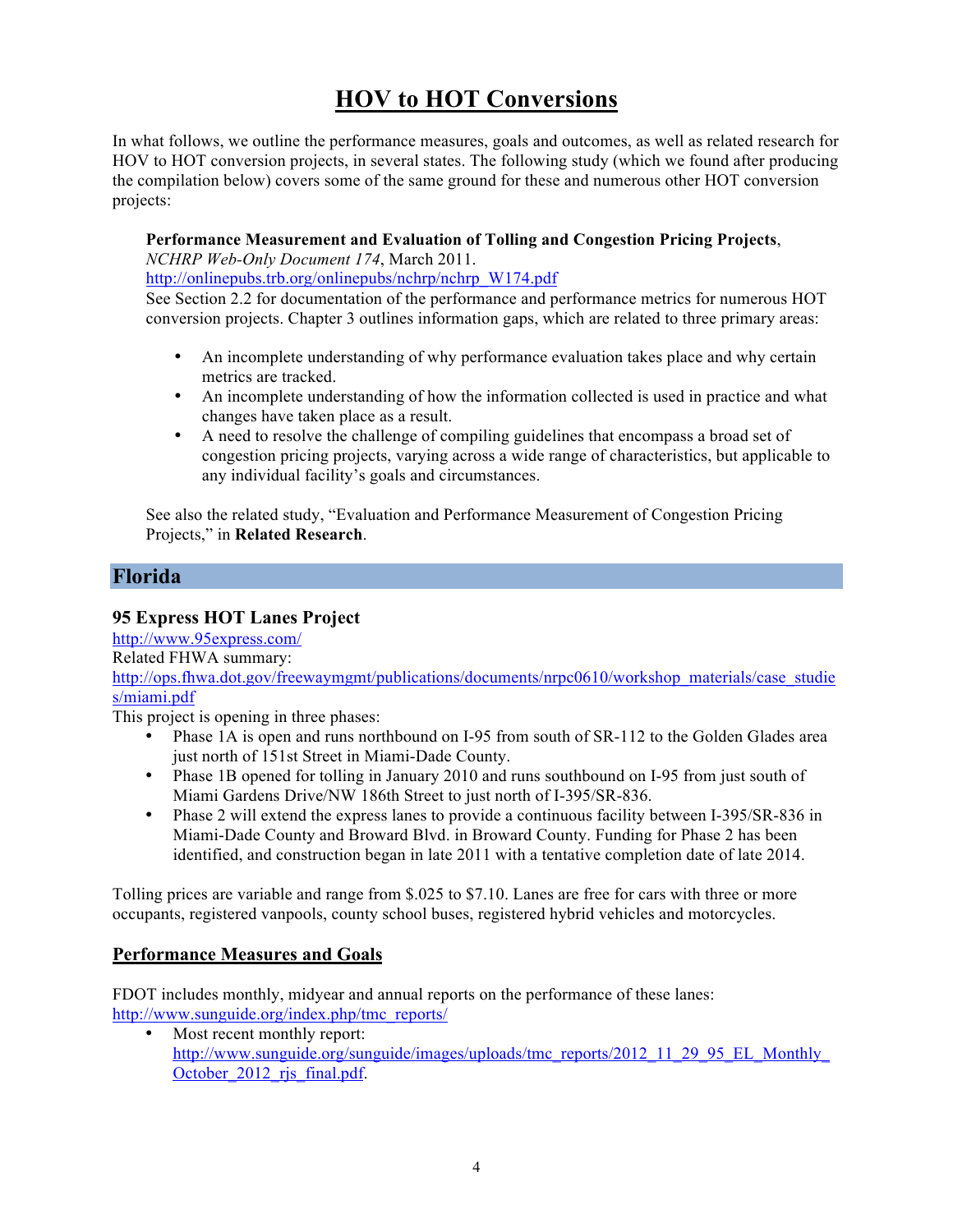- Midyear report (2009): [http://www.sunguide.org/sunguide/images/uploads/tmc\\_reports/95X\\_1A\\_UPA\\_Eval\\_Midyear\\_](http://www.sunguide.org/sunguide/images/uploads/tmc_reports/95X_1A_UPA_Eval_Midyear_Report__10_30_2009__FINAL.pdf) Report 10 30 2009 FINAL.pdf.
- Most recent annual report: [http://www.sunguide.org/sunguide/images/uploads/tmc\\_reports/95X\\_P1\\_UPA\\_Eval\\_FY\\_11\\_An](http://www.sunguide.org/sunguide/images/uploads/tmc_reports/95X_P1_UPA_Eval_FY_11_Annual_Report__02_17_2012_rjs__FINAL.pdf) nual Report 02 17 2012 ris FINAL.pdf.

Performance measures include:

- Total trips.
- Exempt trips.<br>• Revenue
- Revenue.
- Average tolls.
- Volume.
- Speed.
- Reliability, as measured by the percentage of time lanes operated above 45mph.<br>• Transit ridership
- Transit ridership.

## *2011 Annual Report*

*From the annual report's general summary:* The program has considerably improved the overall operational performance of I-95. Customers, including transit riders, choosing to use the express lanes (EL) have significantly increased their travel speed during the AM peak (6am-9am, southbound) and PM peak (4pm-7pm, northbound) periods—from an average speed in the high occupancy vehicle (HOV) lane of approximately 20 MPH (prior to program implementation) to a monthly average of 62 MPH and 56 MPH in the southbound and northbound directions, respectively. Drivers travelling via the general purpose lanes (GPL) have also experienced a significant peak period increase in average travel speed since implementation of 95 Express—from an average of approximately 15 MPH (southbound) and 20 MPH (northbound) to a monthly average of 50 MPH and 41 MPH, respectively. Probably more important than the improved speeds when it comes to operational performance are the improvements to the travel time reliability of the facility. Average volume along the express lanes in the AM and PM peak periods were nearly 8,300 vehicles (over 30% of the total I-95 traffic during peak periods); a 12.2% increase in volume over FY2010. These vehicles were traveling at speeds greater than 45 MPH during the AM peak period nearly 100% of the time and almost 92% of the time in the northbound direction during the PM peak period. The federal requirement for HOV to HOT lane conversion is a minimum of 90% for 45 MPH speeds during the peak period.

The report also makes note of a public opinion survey in which "31% of survey participants use 95 Express two to four times per week and 80.4% agree or strongly agree that the express lanes provide a more reliable trip than the I-95 general purpose lanes."

Performance goals (page 5 of the annual report) include improving safety, throughput and mobility reliability.

## **Transit Evaluation**

The project introduced new bus rapid transit routes in January 2010 (see page 16); by November 2011, ridership has increased 145 percent since before the HOT lanes were introduced. It further increased with the addition of other routes.

FDOT's reports page includes more detailed transit evaluation reports, including the most recent November 2011 report: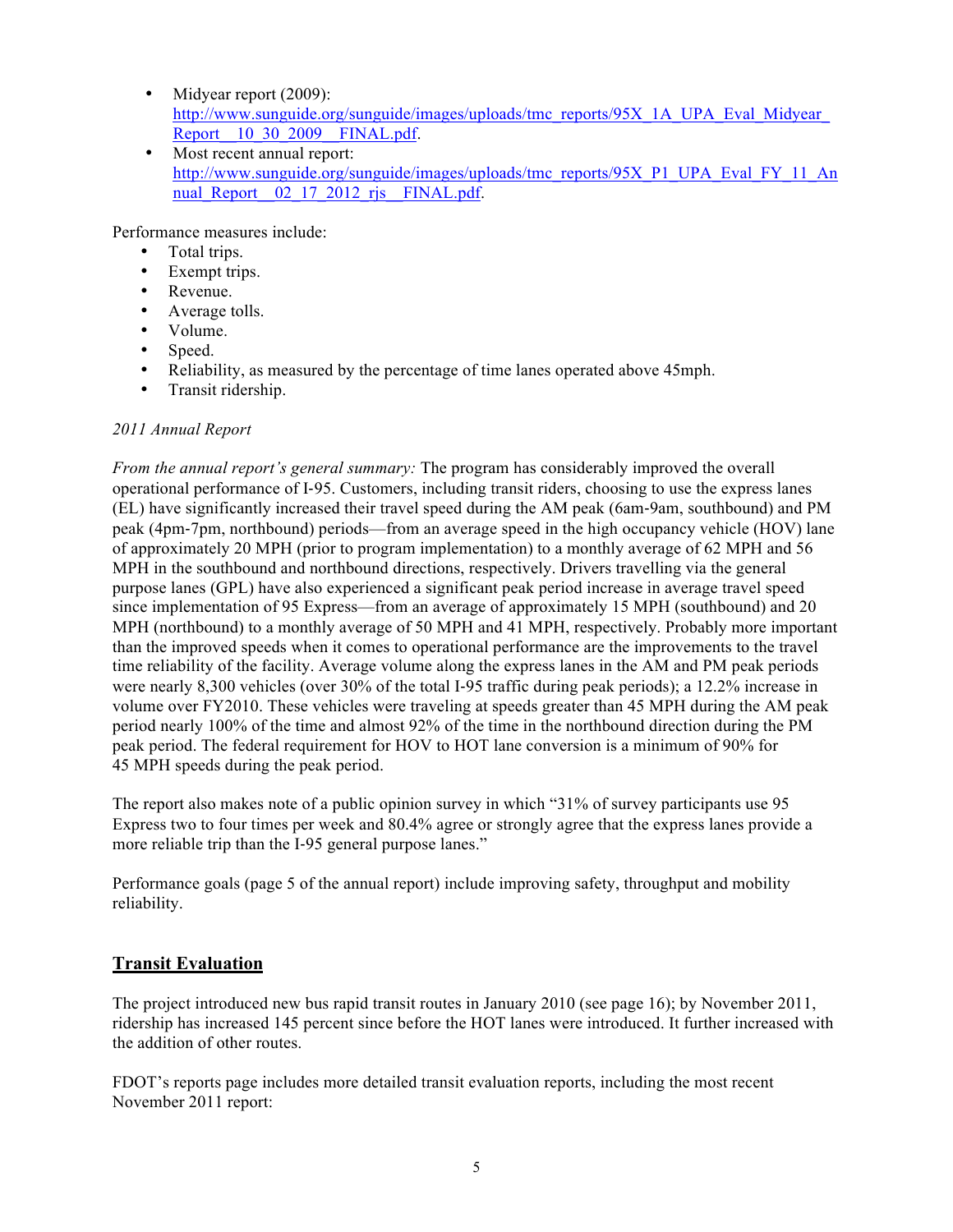[http://www.sunguide.org/sunguide/images/uploads/tmc\\_reports/HOV\\_Report\\_Analysis\\_Memo\\_FINAL\\_](http://www.sunguide.org/sunguide/images/uploads/tmc_reports/HOV_Report_Analysis_Memo_FINAL_3.14_.12_.pdf) 3.14\_.12\_.pdf

## **Related Research**

**Managed Lane Operations—Adjusted Time of Day Pricing vs. Near-Real Time Dynamic Pricing, Volume I: Dynamic Pricing and Operations of Managed Lanes**, University of Florida, Gainesville, 2012.

http://www.dot.state.fl.us/research-center/Completed\_Proj/Summary\_TE/FDOT\_BDK77\_977-04\_V-1\_rpt.pdf

*From the abstract:* The Florida Department of Transportation recently implemented high occupancy/toll (HOT) lanes (known as 95 Express) in the Miami regional area on Interstate 95. This report investigates three aspects relevant to the operations and management of HOT lanes such as 95 Express. First, two questions concerning the impact and effectiveness of dynamic tolling are investigated. One is whether a managed-lane system exhibits hysteresis-like behavior that motorists periodically shift their departure times to cope with the volatility of the toll being charged. The other is whether dynamic pricing necessarily performs better than static or time-of-day pricing. Second, this report examines whether and how the reduced lane, shoulder widths, delineators, and designs of ingress/egress points have affected the capacity and operations of the toll lanes and the general-purpose lanes of 95 Express. Lastly, the report focuses on enhancement and evaluation of the tolling algorithms for the current and future 95 Express.

### **Improving Value of Travel Time Savings Estimation for More Effective Transportation Project Evaluation**, University of South Florida, Tampa, 2011.

http://www.dot.state.fl.us/research-center/Completed\_Proj/Summary\_PTO/FDOT\_BDK85\_977-21\_rpt.pdf

Researchers estimated the value of travel time savings (VTTS) for the I-95 Express corridor. *From the abstract:*

By using information from the first survey to collect trip-specific data on the 95 Express corridor in Miami, Florida, it was found that the estimated VTTS of those travelers is approximately 49 percent of their hourly wage based on annual household income, with a range of \$2.27 to \$79.32 per hour and a mean of approximately \$32.00 per hour. This result is in the range of estimated values for VTTS found in the recent literature and represents actual behavior of the survey respondents rather than the more commonly found stated preferences. While the primary objective of this research is to estimate VTTS using revealed preference data from the 95 Express corridor, a significant secondary objective is to provide a synthesis of managed lane operations in the United States. The report contains information on several existing projects around the country as well as information on cities that have been named part of the federal Urban Partnership Agreement (UPA) or Congestion Reduction Demonstration (CRD) program.

## **Georgia**

## **I-85 HOV to HOT Conversion Project**

http://www.dot.state.ga.us/travelingingeorgia/expresslanes/I85expresslanes/Pages/default.aspx http://www.georgiatolls.com/programs/i-85-express-lanes/

GDOT converted 16 miles of HOV lanes on I-85 in Atlanta into HOT lanes. Vehicles with three or more occupants, motorcycles, transit, emergency vehicles and alternative fuel vehicles may use the lanes for free. Lanes opened in October 2011.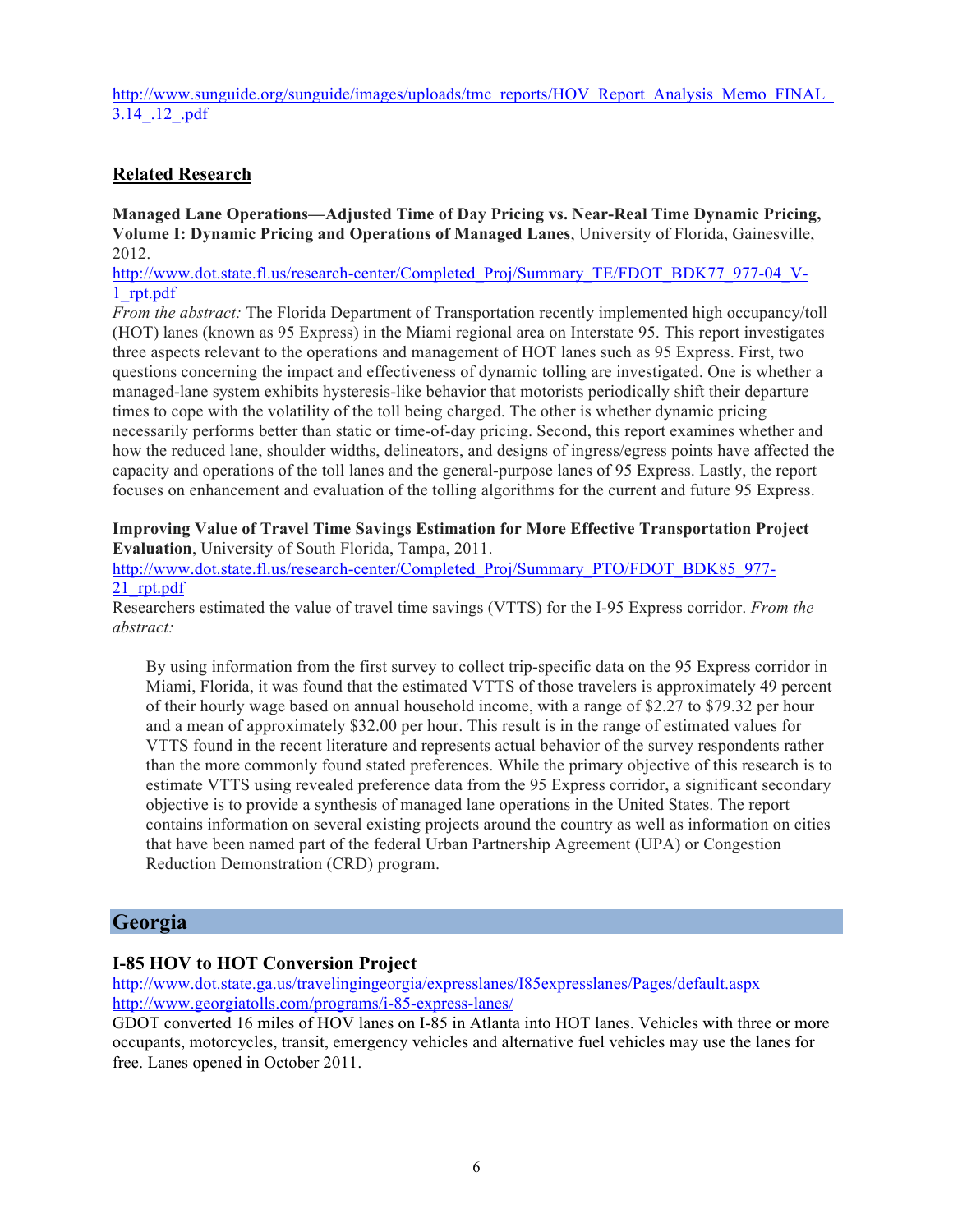## **Performance Measures and Goals**

The Georgia State Road & Tollway Authority releases monthly travel data summaries for I-85: http://www.georgiatolls.com/programs/i-85-travel-data/. These summaries use the following performance measures:

- Monthly trips: 446,660 in October 2012.
- Percent of trips non-tolled: 14 percent.
- Weekday trips average: 17,701.
- Daily fare average: \$1.51.

A February 2012 *New York Times* article (http://www.nytimes.com/2012/02/26/automobiles/hov-accessto-the-car-pool-lane-for-a-price.html?pagewanted=1& $r=1$ ) cites the following weekly commute data published December 2011: http://www.peachpass.com/uploads/Commute\_Data\_Release\_121211.pdf. This document (we were unable to find more recent examples of its kind, and it seems to have been replaced by the monthly travel data summaries cited above) details:

- Travel times.
- Highest toll rate posted.
- Average toll rate.
- Average speed.

*The New York Times* article notes that by January 2012, lanes were seeing 11,600 trips per weekday, and:

In the first full work week of December, average speeds during the morning peak ranged from 39 to 63 m.p.h., compared with 30 to 57 m.p.h. in the general lanes. Toll rates reached no more than \$3.75, and the daily trip averages for the month were \$1.16.

News accounts, including *The New York Times* article and an October 2012 article from *The Atlanta Journal-Constitution* (http://www.ajc.com/news/news/local/first-year-of-i-85-hot-lane-brings-drivers-butles/nSRyT/), suggest that the lanes are widely disliked (at least initially) and have not met their expected revenue targets.

The following document outlines a plan for evaluating the performance of I-85 HOT lanes:

### **Atlanta Congestion Reduction Demonstration National Evaluation Plan**, FHWA, April 2011. http://ntl.bts.gov/lib/42000/42800/42820/atlantaupa\_R3\_.pdf

*From the abstract:* The Atlanta CRD national evaluation plan identifies major questions to be answered through the evaluation, the evaluation analyses to be used to address those questions, and the data needed for the analyses. It also outlines the test plans that will be used to collect and analyze the required data.

This document notes (page xi) that the project also includes:

- Transit enhancements, including the addition of 36 buses.<br>• Automated enforcement systems
- Automated enforcement systems.<br>• Carnooling outreach
- Carpooling outreach.

#### Performance Measures

This document includes a large number of performance measures in 12 areas. Performance measures for congestion include:

- Travel time and travel speeds:
	- o Percent change in average, median and 95th percentile travel time.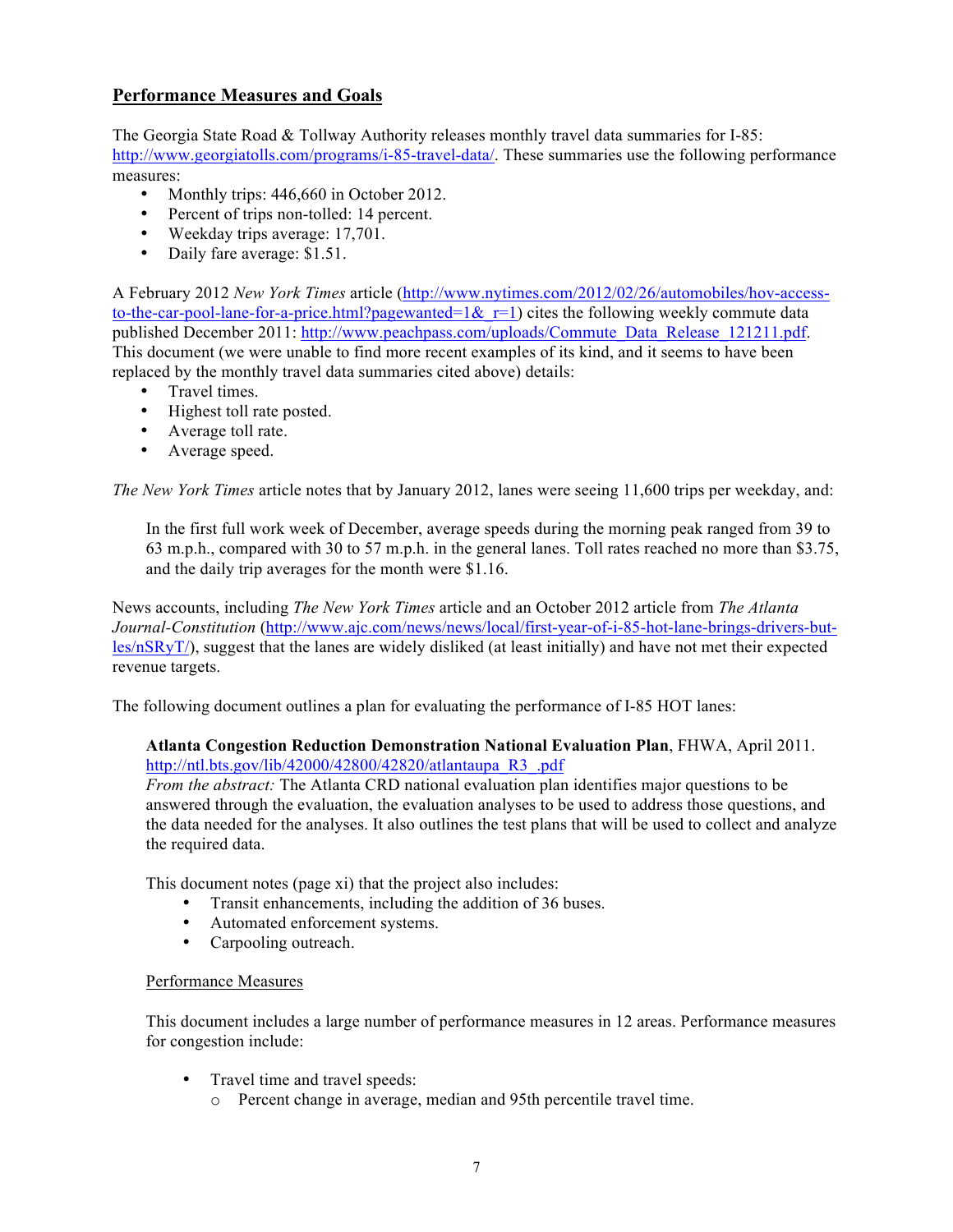- o Actual and percent change in average travel speeds in general purpose and HOV/HOT lanes during peak and off-peak periods.
- o Percent change in travel time index in general purpose and HOV/HOT lanes.
- Travel time reliability and variability (buffer time and planning index time):
	- o Change in buffer time.
	- o Change in planning time index.
- Spatial and temporal extent of congestion:
	- o Change in the number of general purpose and HOV/HOT lane-miles operating at less than 45 mph.
	- o Change in the number of general purpose and HOV/HOT lane-miles operating at less than 30 mph.
	- $\circ$  Change in the number of hours per day that the general purpose and HOV/HOT lanes are operating at less than 45 mph.
	- o Change in the number of hours per day that the general purpose and HOV/HOT lanes are operating at less than 30 mph.
- Vehicle and person throughput:
	- o Percent change in daily and peak period VT.
	- o Percent change in PT during peak periods.
	- o Percent change in the total peak period VMT in the corridor.
	- o Percent change in the total daily VMT in the corridor.
	- o Percent change in the peak period PMT in the corridor.
- Users' perceptions of congestion on I-85:
	- o Percentage of respondents reporting a reduction in travel time.
	- o Percentage of respondents reporting an improvement in travel reliability.
	- $\circ$  Percentage of respondents reporting a reduction in the duration of congestion.
	- o Percentage of respondents reporting a reduction in the extent of congestion.

Other areas of evaluation include:

- Tolling: The effects of the I-85 HOT lanes on travel behavior, vehicular throughput and traffic congestion on I-85. Changes in usage will be measured by vehicle occupancy; person throughput; vehicle user groups; shifts of two person carpools (in terms of mode, route and time of travel); and formation of casual carpools (also known as "slugging") due to the new HOV3+ requirement.
- Transit: Including especially the identification and measurement of mode shift.
- TDM: The impact of the CAC's regular outreach and incentives on the use of commute alternatives in the I-85 corridor.
- Technology: The use of automated enforcement systems and their contributions to the level of enforcement in the corridor.
- Safety (frequency, type, and severity of collisions).
- Equity analysis (including the demographics of toll lane users).
- Environmental analysis.
- Goods movement analysis.
- Business impacts.
- Non-technical success factors.
- Cost benefit analysis.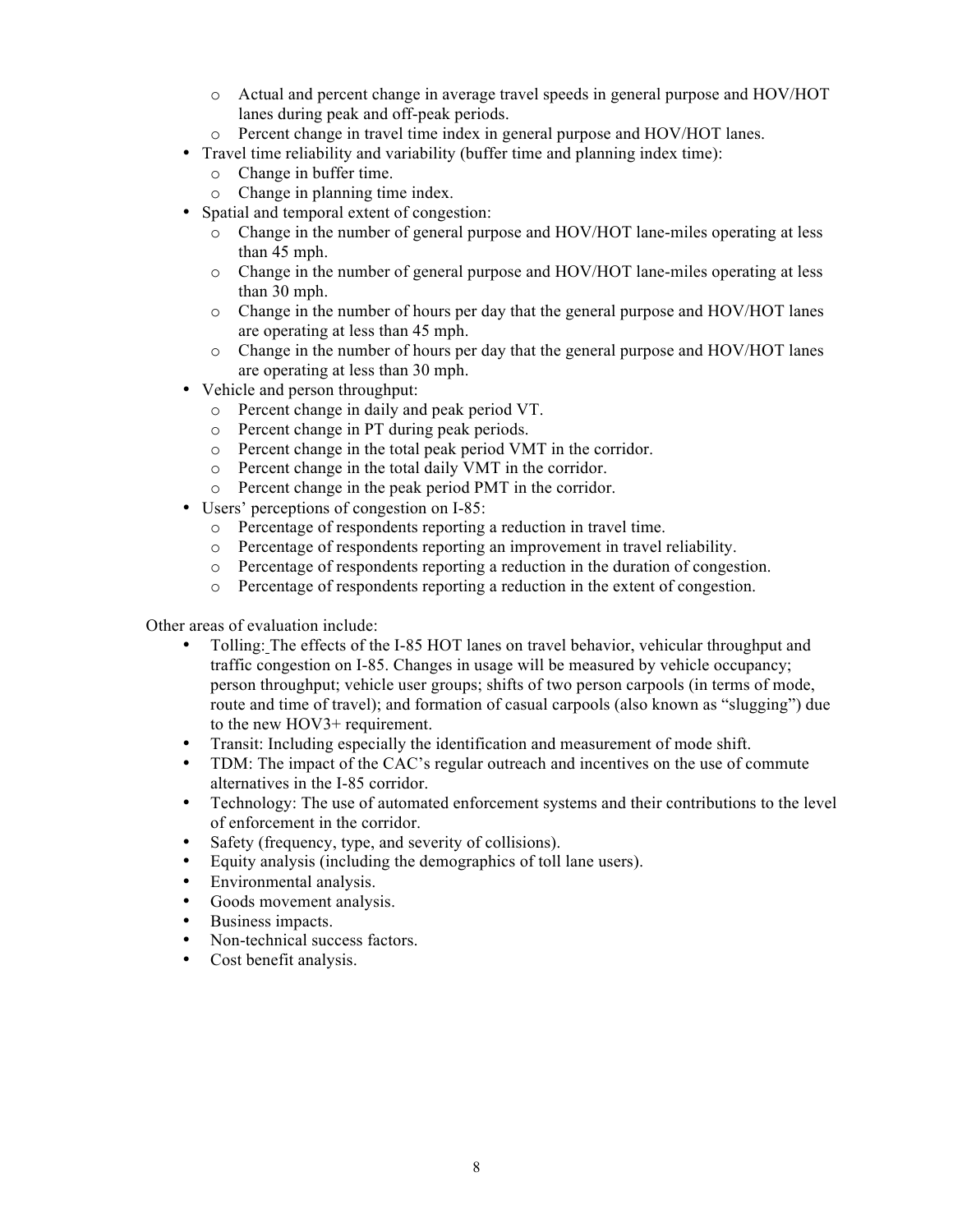### Performance Goals

Performance goals (pages 3-5) include:

- Reductions in vehicle trips made during peak/congested periods;
- Reductions in travel times during peak/congested periods;
- Reductions in congestion delay during peak/congested periods; and
- Reductions in the duration of congested periods.
- Increases in facility throughput during peak/congested periods;
- Increases in transit ridership during peak/congested periods;

The HOT lanes on I-85 are expected to have positive outcomes on travel in the corridor, such as travel time reliability, increased throughput and reduced congestion. HOT lanes could also contribute to mode shift.

To evaluate HOT lane performance, Georgia Tech investigators are conducting the following study:

## **Effective Capacity Analysis and Traffic Data Collection for the I-85 HOV to HOT Conversion**, Georgia Institute of Technology, ongoing.

http://transportation.ce.gatech.edu/hov2hot

Investigators are evaluating the effectiveness of this conversion by measuring traffic volume and speed as well as vehicle occupancy and license plate information (for demographic studies) before and after the implementation of the HOT lanes. (We could find no other information on the status of this project).

We also found the following related presentations:

- [http://www.dot.state.ga.us/aboutGeorgiadot/Board/Documents/2009%20Meetings%20Presentatio](%E2%80%A2%09http://www.dot.state.ga.us/aboutGeorgiadot/Board/Documents/2009%20Meetings%20Presentations/June/MLSP.pdf) ns/June/MLSP.pdf.
- [http://www.dot.state.ga.us/aboutGeorgiadot/Board/Documents/2009%20Meetings%20Presentatio](%E2%80%A2%09http://www.dot.state.ga.us/aboutGeorgiadot/Board/Documents/2009%20Meetings%20Presentations/April/9%20-%20Special%20Projects%20-%20%20Board%20Presentation%20HOV-HOT%20April%2016%202009%20bfr%20revisions.pdf) ns/April/9%20-%20Special%20Projects%20-%20%20Board%20Presentation%20HOV-HOT%20April%2016%202009%20bfr%20revisions.pdf.

## **Related Research**

### *Demographics of HOT Lane Users*

The following study evaluates the demographics of HOV lane users before implementation of HOT lanes:

**A SocioDemographic Analysis of Northeast Atlanta I-85 Peak Period Commuters Likely to be Affected by Implementation of Value Pricing Along the Corridor**, TRB Annual Meeting, 2010. http://www.transportation.ce.gatech.edu/sites/default/files/files/a\_socio-

demographic\_analysis\_of\_northeast\_atlanta\_i-85\_peak\_period\_commuters.pdf

*From the abstract:* In the summer of 2007, data on peak period travelers on Interstate 85 in Metropolitan Atlanta were collected to provide insight on commuter behavior and demographics in preparation for potential value pricing activities to be implemented on the corridor. Over 120,000 license tags of vehicles in both HOV and general purpose lanes were recorded during the field study. 23,000 household locations corresponding to vehicles observed at three sites located along a 16-mile segment of I-85 slated to be a HOV-to-HOT demonstration project were further analyzed in terms of potential travel distance, travel time, and income characteristics. On average, vehicles seen at the field locations traveled at least 10 miles along I-85, much of it within the HOT lane corridor. Additionally, associated households exhibited higher incomes and longer travel times at a representative block group level than did the general population. Data on specific travel time,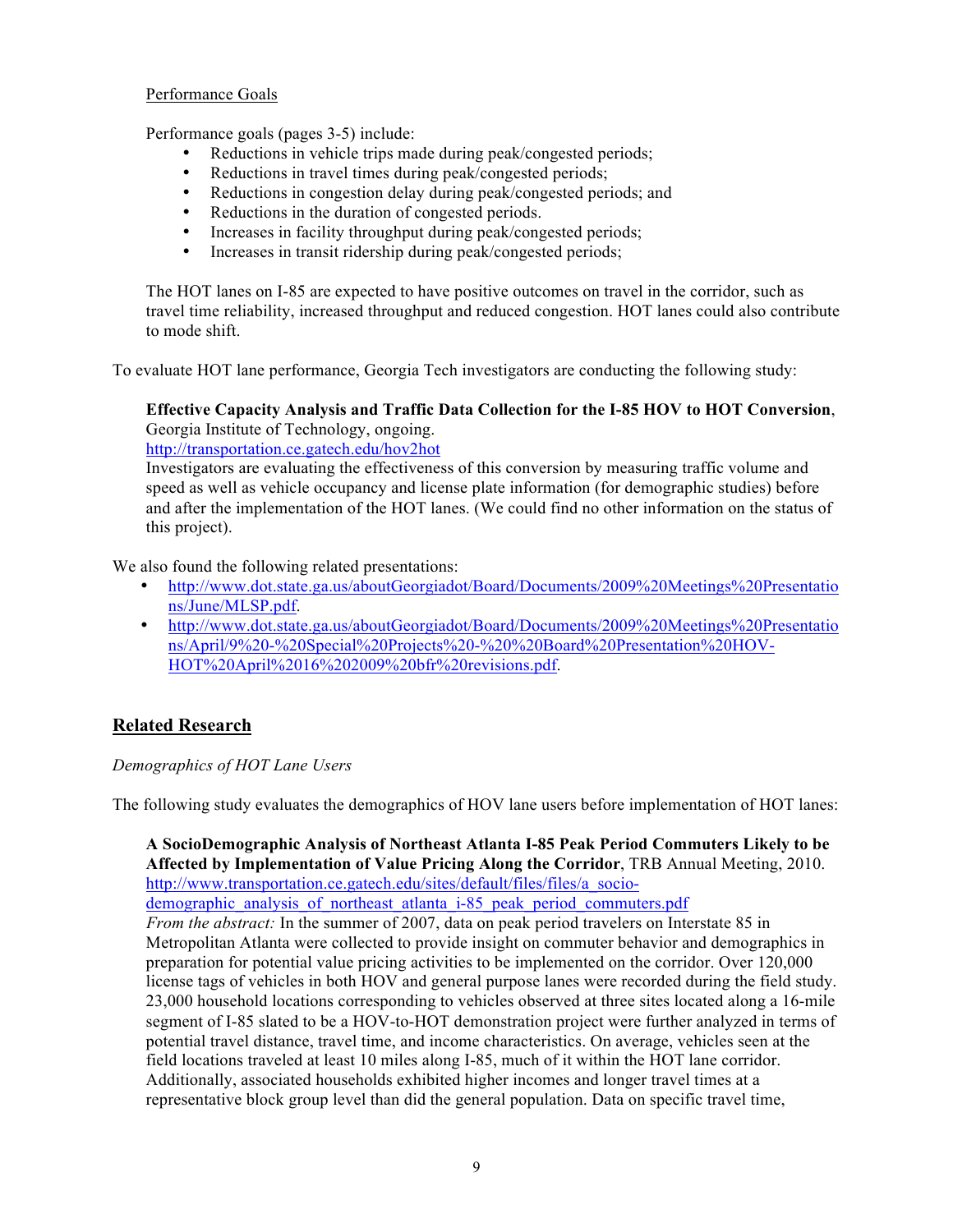distance, and income of daily commuters are helpful in assessing a proper pricing structure for tolls along the pilot corridor. Thus, methodology for identifying likely commuters from a field "snapshot" as well as basic pricing guidelines on a per-mile and per-corridor basis is included in this paper.

## **Minnesota**

## **MnPASS Express Lanes—I-394 and I-35W**

## http://www.mnpass.org/systemstudy.html

In 2005, MnDOT deployed HOT lanes on a segment of I-394 in the Minneapolis/St. Paul region. Called MnPASS, this system adjusts pricing dynamically in response to traffic conditions. Lanes are free for cars with two or more occupants, transit buses and motorcycles.

The MnPASS site includes a page of related studies, including several on public perception. We found numerous other related reports online and in transportation databases.

## **Performance Measures**

An early document exploratory report (http://www.mnpass.org/394/finalreport/finalreport.doc) lists the following potential performance measures for MnPASS evaluations:

### **Potential Primary Performance Measures** (Before and After)

- Traffic flow and modal use: vehicles and person volumes by mode, time of day and vehicle occupancy.
- Speed/travel times by segment and time of day, on Express Lanes and general purpose lanes, and levels of service on both.
- Diversion of trips to/from I-394 and within I-394 on general purpose and express lanes.
- Level of bus service improvements in corridor.
- Level of enforcement and violations.
- Safety/crashes.<br>• Reliability of in
- Reliability of implemented technology.
- Impact on bus and transit operations at access points.

#### **Potential Secondary Performance Measures** (Before and After)

- Cost of delays, including enforcement.
- Noise levels
- Emission levels.<br>• Capital and opera
- Capital and operations cost.
- Revenues.
- Use of TAD garages.

The following report gives a before-and-after assessment of MnPASS performance in its first year.

**I-394 MnPASS Technical Evaluation**, Minnesota Department of Transportation, November 2006. http://www.mnpass.org/pdfs/394mnpass\_tech\_eval.pdf

#### MnPASS performance goals included:

- Improving the efficiency of I-394 by increasing the number of people and vehicles using the HOV lanes.
- Maintaining free-flow speeds for transit and carpools in the express lanes.

Data collected relevant to performance measures included (see Section 4.3):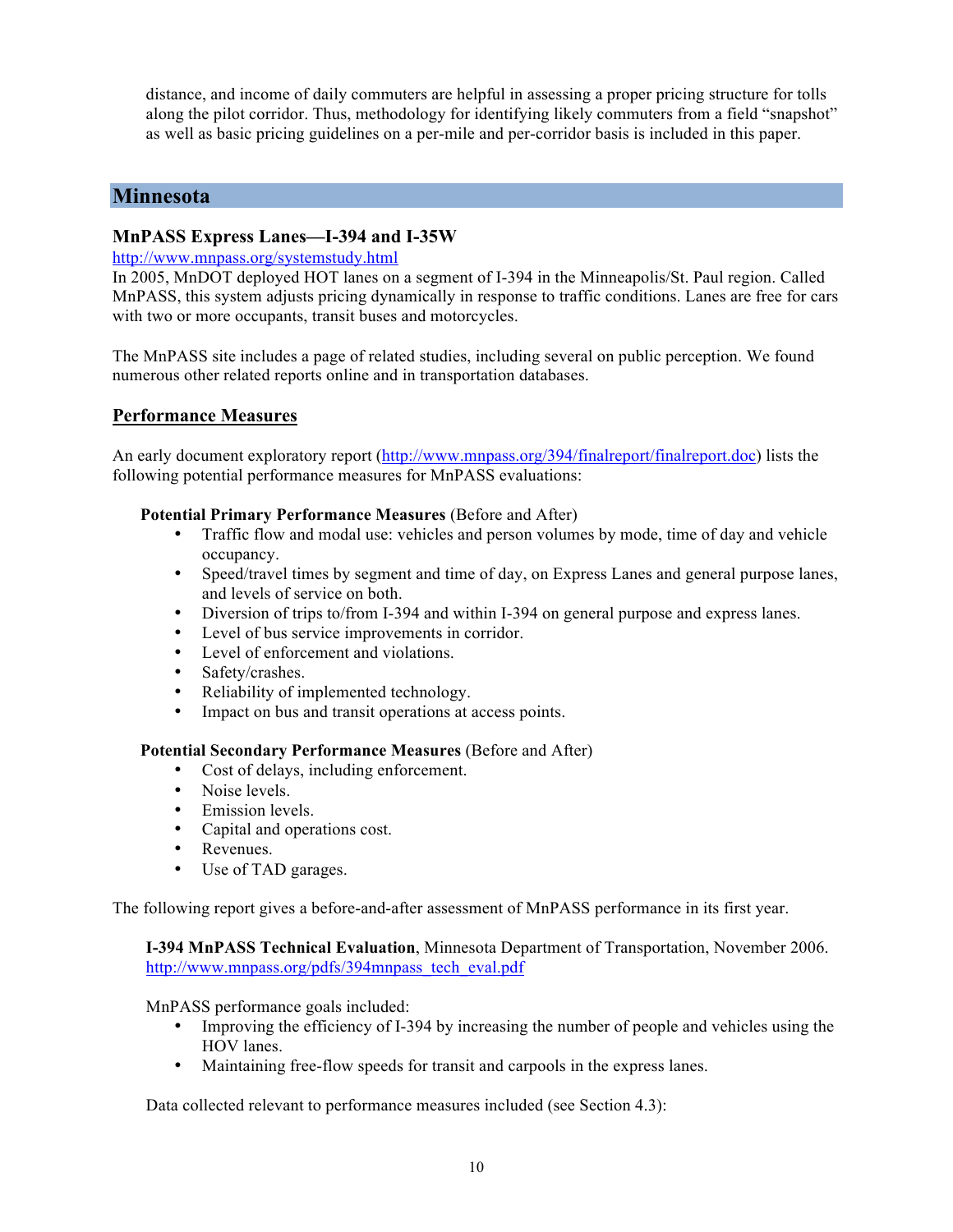- Vehicle volumes: traffic volumes on the newly implemented I-394 MnPASS lanes increased substantially, varying from 9 percent to 13 percent during the peak hours.
- Vehicle speeds (see tables on page 5-4).
	- o HOT lane vehicle speeds: Despite the observed increases in traffic volume in the MnPASS lanes, travel speeds in the lane(s) have not been negatively impacted as most locations experienced no change or a slight increase in travel speed.
	- o General purpose lane vehicle speeds: Speeds in the general purpose lanes were observed to experience a slight increase following the implementation of MnPASS for all locations tested when compared with similar periods from previous years.
- Vehicle occupancy/mode share: Carpool usage on I-394 also decreased as compared with pre-MnPASS levels. (See pages 5-7 to 5-9 for data.)
- Violation rates: decreased following implementation, in one segment from 20 percent to 9 percent. (See pages 5-11 to 5-13 for data.)
- Crash occurrence: decreased nearly 14 percent.
- Speed differential between general purpose and managed lanes: decreased at nearly all tested locations.
- Noise impacts: no significant changes.
- Emissions impacts: no substantial impacts on air quality due to traffic pattern changes.
- Transit ridership: increased by 10 percent systemwide.
- Transit operational impacts (based on interviews with transit provider representatives): According to three of four agencies, the deployment of MnPASS on I-394 has generally had a negligible impact on their operations in the I-394 corridor. One agency had serious concerns about added difficulty merging along with increased and more aggressive traffic in MnPASS lanes.

A more recent study includes travel demand modeling estimates for the (uniformly positive) effects of converting various other Twin Cities area HOV lanes to HOT lanes:

**MnPASS System Study Phase 2**, Minnesota Department of Transportation, August 2010. http://www.dot.state.mn.us/mnpass/mnpass9-24.pdf

This study was conducted to make recommendations for additional MnPASS lanes in the Twin Cities metropolitan region. The following performance measures were used in travel demand modeling estimates for the (uniformly positive) effects of converting various HOV lanes to HOT lanes:

- Travel-Time Reliability, measured through vehicle-minutes of delay saved per trip both daily and during the peak period and for both managed and general purpose lanes. (See chart on page 6-2.)
- Throughput, measured as the change in vehicle throughput in a corridor as well as the change divided by the total centerline miles of the corridor. (See chart on page 6-3.)
- Travel-Time Reduction, measured by the reduction in vehicle-hours traveled for both general purpose and managed lanes in a corridor. (See chart on page 6-3.)
- Change in Congested Vehicle-Miles Traveled, measured directly system-wide and as a percentage of total vehicle-miles traveled. (See chart on page 6-4.)
- Transit suitability, evaluated by the following criteria (see chart on page 6-5):
	- o Total number of daily bus trips.
	- o Total number of peak-period bus trips.
	- o Existing bus-only shoulder (BOS) facilities.
	- o Amount of short bus trips (impact of BOS usage).
	- o Future planned transit facilities (park-and-ride, bus rapid transit and express bus).
	- o Future planned BOS facilities.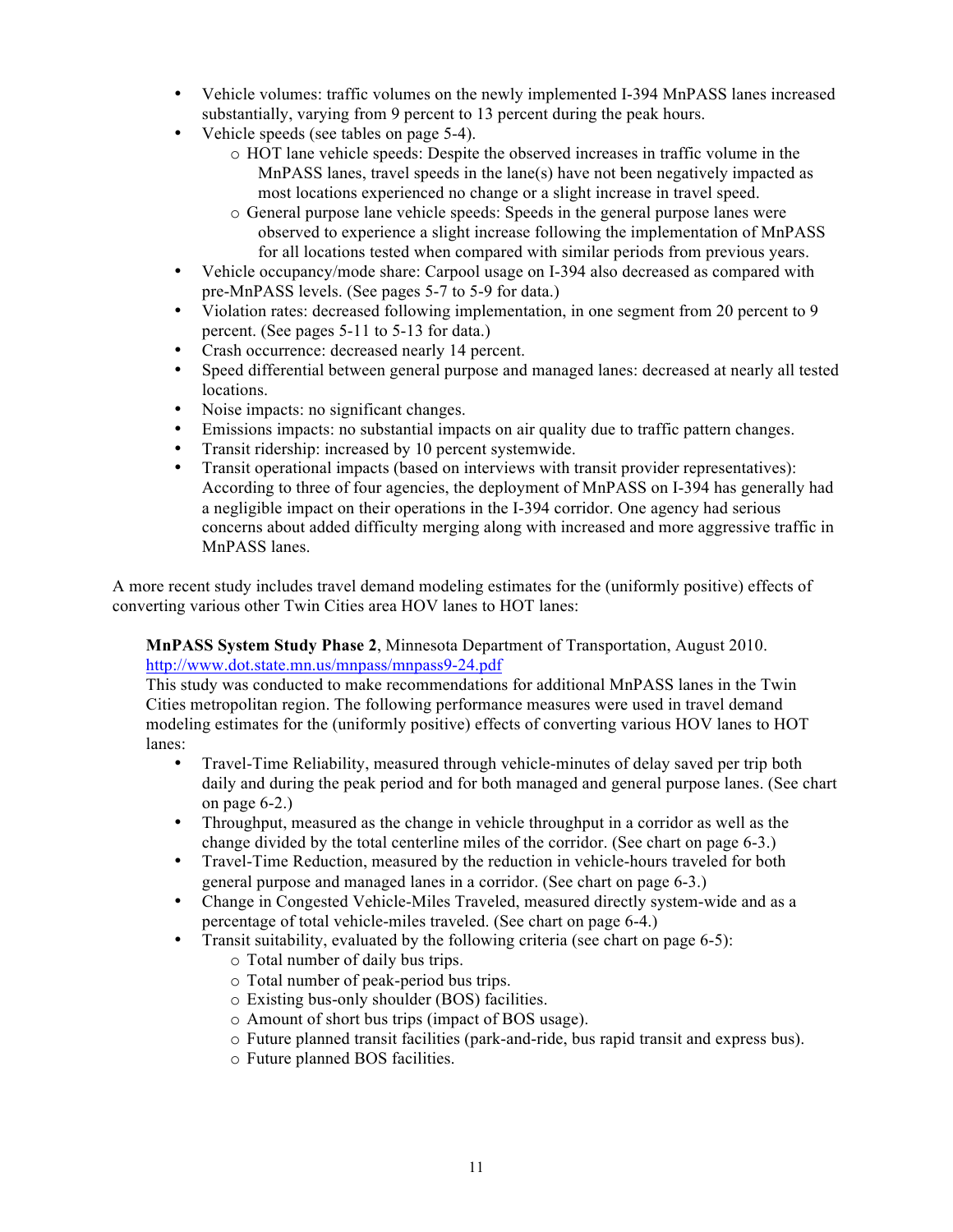We found a more recent performance evaluation published in 2012, but this document is not available online without purchase:

**"Performance Evaluation of I-394 MnPASS Express Lanes in Minnesota,"** *Transportation Research Record: Journal of the Transportation Research Board*, Issue 2278, 2012: 153–162. Abstract at: http://trid.trb.org/view/2012/C/1129517

*From the abstract:* After more than 5 years of operational experience … [MnPASS] lanes are performing efficiently, are continuing to ensure free-flow speeds for all users, and are enhancing vehicle and person throughput. In addition, the lanes generate sufficient revenue to cover operational costs. A recent survey indicates that MnPASS Express Lanes are providing users with value for their money in time savings and overall customer satisfaction.

## **Related Research**

## *Performance Modeling*

**"Safety Benefits of Converting HOV Lanes to HOT Lanes: Case Study of the I-394 MnPASS,"** *ITE Journal*, Volume 82, Issue 2, 2012: 32–37.

http://www.ite.org/membersonly/itejournal/pdf/2012/JB12BA32.pdf

*From the abstract:* In 2005, high-occupancy-vehicle (HOV) lanes on I-394 in Minnesota were converted to high occupancy toll (HOT) lanes. In order to evaluate the effect of HOV-to-HOT lane conversion on highway safety, this study uses an empirical Bayes method to examine the accident rate on the I-394 HOT lane before and after the conversion. The findings show that the number of crashes was reduced by 5.3% following the conversion, from an average total of 496 crashes before 2005 to an average total of 392.5 after 2005. The economic benefit of these reduced crashes for 2006 and 2008 was approximately \$5 million. Limitations of this study and directions for future research are suggested.

### **Benefit and Cost Analysis of the I-394 MnPASS Program**, University of Minnesota, Twin Cities, 2012.

http://www.tc.umn.edu/~cao/Cao%20et%20al%202012%20CTS12-03.pdf

*From the executive summary:* In this study, we conducted a benefit cost analysis to evaluate the net societal benefits and costs that were brought about by the I-394 MnPASS program. Where applicable, the implementation of this study followed the benefit-cost analysis (BCA) guidance of MnDOT. The study focused on the I-394 corridor, with a 10-year timeframe from 2006 to 2015. The benefits considered included travel time savings, safety benefits, and vehicle operating cost savings, and the costs consisted of capital costs and annual operating costs. In this study we considered the benefits of both travel time savings and travel time reliability and their valuations were derived from econometric models for individual drivers' behavior. We estimated safety benefits from crash reduction using the Empirical Bayes method. We showed that "naïve" approaches tended to overstate safety benefits. Overall, the BCA concludes that the I-394 MnPASS program is economically justified, with a benefit-cost ratio of 2.19. Specifically, travel time savings (not including reliability savings) can compensate only a very small share (about 7%) of total costs, and travel time reliability savings contribute to additional 23%. Different variations on these two savings do not materially change their contribution. Thus, travel time savings and travel time reliability savings are important sources of the benefits, but they are not the dominant sources. Safety benefits dominate the total benefits of the MnPASS, especially those from fatal crash reductions. The specific contribution of safety benefits to cost compensation also depends on the standard economic values used. It is worth noting that the safety benefits of the

I-394 MnPASS program are associated with converting underused HOV lanes to HOT lanes, accompanied by designating access points. Therefore, the safety benefits have limited generalizability for scenarios in which HOT lanes are added to existing freeways. Future BCA of HOT lane projects should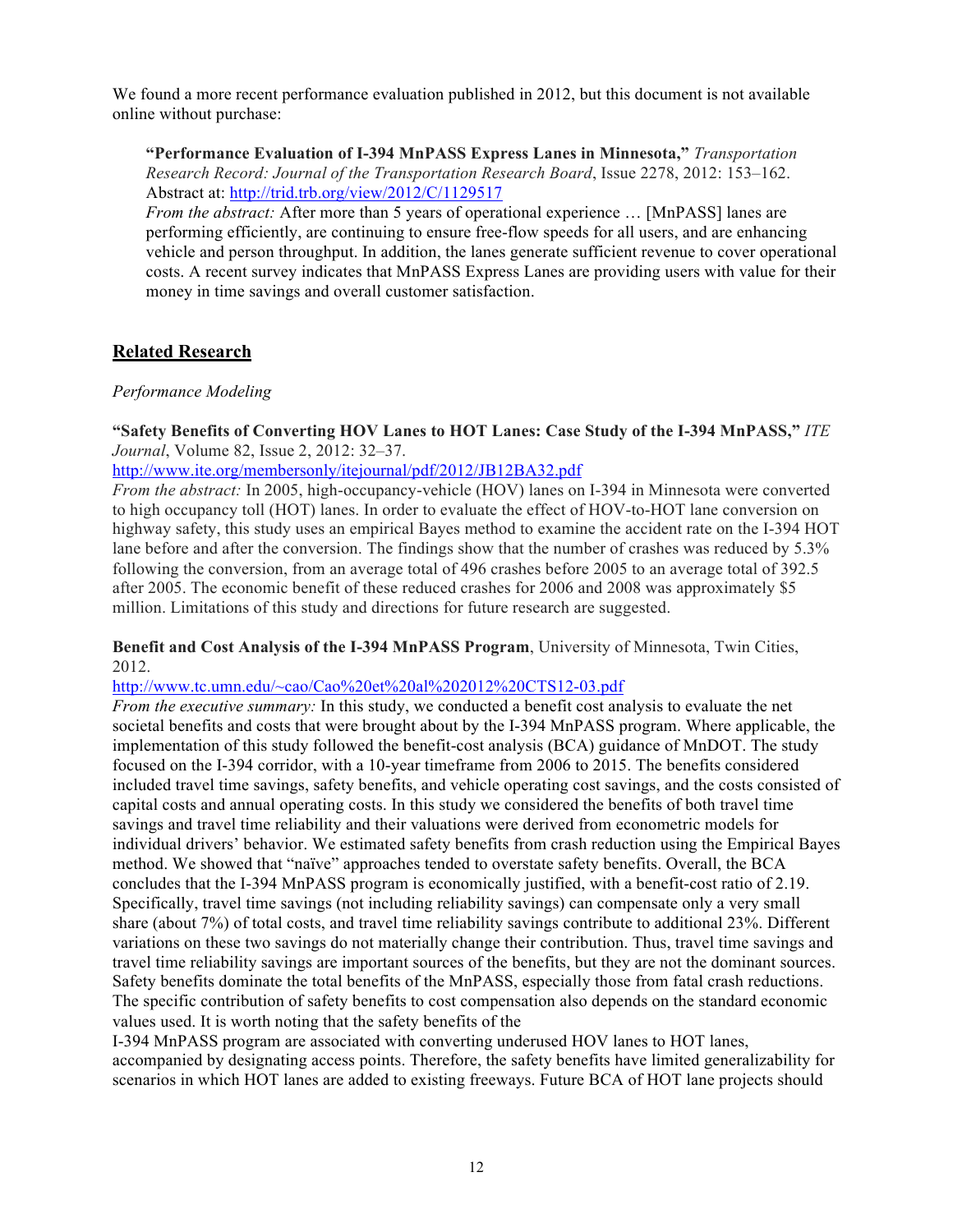consider travel time reliability savings and safety benefits. Ignoring the two benefits could substantially skew the outcome.

## *Mode Choice*

#### **"Empirical Investigation of the Impact of High-Occupancy-Toll Operations on Driver Behavior,"** *Transportation Research Board 88th Annual Meeting Compendium of Papers*, 2009. Abstract at http://trid.trb.org/view/2009/C/881189

*From the abstract:* This paper describes an empirical research investigation of SOV behavior in the I-394 HOT facility in Minneapolis, Minnesota, known as MnPASS. Using traffic and tolling data from March 2008, the research team conducted a visual time series analysis, price elasticity analysis, and developed a utility-based mode choice model for SOV behavior. The results indicated that HOT operations were successful in maintaining a high-level of service in the HOT lanes while providing an alternative for a large number of SOVs. However, the results also indicated that SOV behavior was insensitive to toll level. In addition, the mode choice model indicated that while SOV behavior is influenced by the combination of speed differential between HOT and general purpose lanes, and the level of toll, these variables alone do not allow for effective SOV behavior prediction.

## *Public Perception and Education*

## "**Willingness to Pay for HOT Lanes: Empirical Analysis from I-15 and I-394,"** Transportation Research Board 91st Annual Meeting, 2012.

Abstract at http://trid.trb.org/view/2012/C/1129481

*From the abstract:* This research examined travelers' willingness to pay for travel time savings (TTS) and the variability of toll prices on the I-394 MnPASS Express Lanes in Minnesota and the I-15 Express Lanes in San Diego. The findings from both facilities indicate many travelers are willing to pay a toll for small TTS. This resulted in revealed preference values of time for I-394 paying customers averaging \$73/hr in the morning and \$116/hr in the afternoon. Travelers on the I-15 Express Lanes received slightly higher TTS than on I-394 and typically had a lower willingness to pay. Their revealed preference values of time averaged \$49/hr in the morning and \$54/hr in the afternoon. Based on how large these values are it is likely travelers are paying for more than just TTS, possibly travel time reliability, meaning these lanes have added value to travelers beyond time savings. It was found that there was considerable variation in toll rates during the morning and afternoon peak hours with tolls ranging from \$0.50 to \$8.00. Conversely, off-peak times showed little to no variation. It was found that these trends were similar when looking at different days of the week and even from year to year. Additionally, it should be noted that these trends were common across both I-394 and I-15 Express Lanes, although more variation was found on I-15. Therefore, although dynamic tolling can be more difficult to implement, it was useful in regulating traffic during peak periods.

### **"Preliminary Before and After Results of I-394 HOT Lane Panel Survey,"** *Transportation Research Board 86th Annual Meeting Compendium of Papers*, 2007.

Abstract at http://trid.trb.org/view/2007/C/800899

*From the abstract:* This report documents the methods and results of the second wave of data collection for the

I-394 MnPASS Evaluation Attitudinal Panel Survey. The Wave 2 survey, conducted during November and December 2005, occurred one year subsequent to the first wave and about six months into the implementation of the I-394 MnPASS Express Lane project. Data were collected through 950 interviews to evaluate the attitudinal and behavioral impacts of allowing solo drivers to pay to use carpool lanes. Overall approval and satisfaction with the I-394MnPASS Express Lane project is strong and broad. Six out of ten believed that allowing single drivers to use carpool lanes by paying a toll was a good idea. Support was almost as strong among lower income households as it was among higher income households. Satisfaction among users with MnPASS operations, subscription elements, and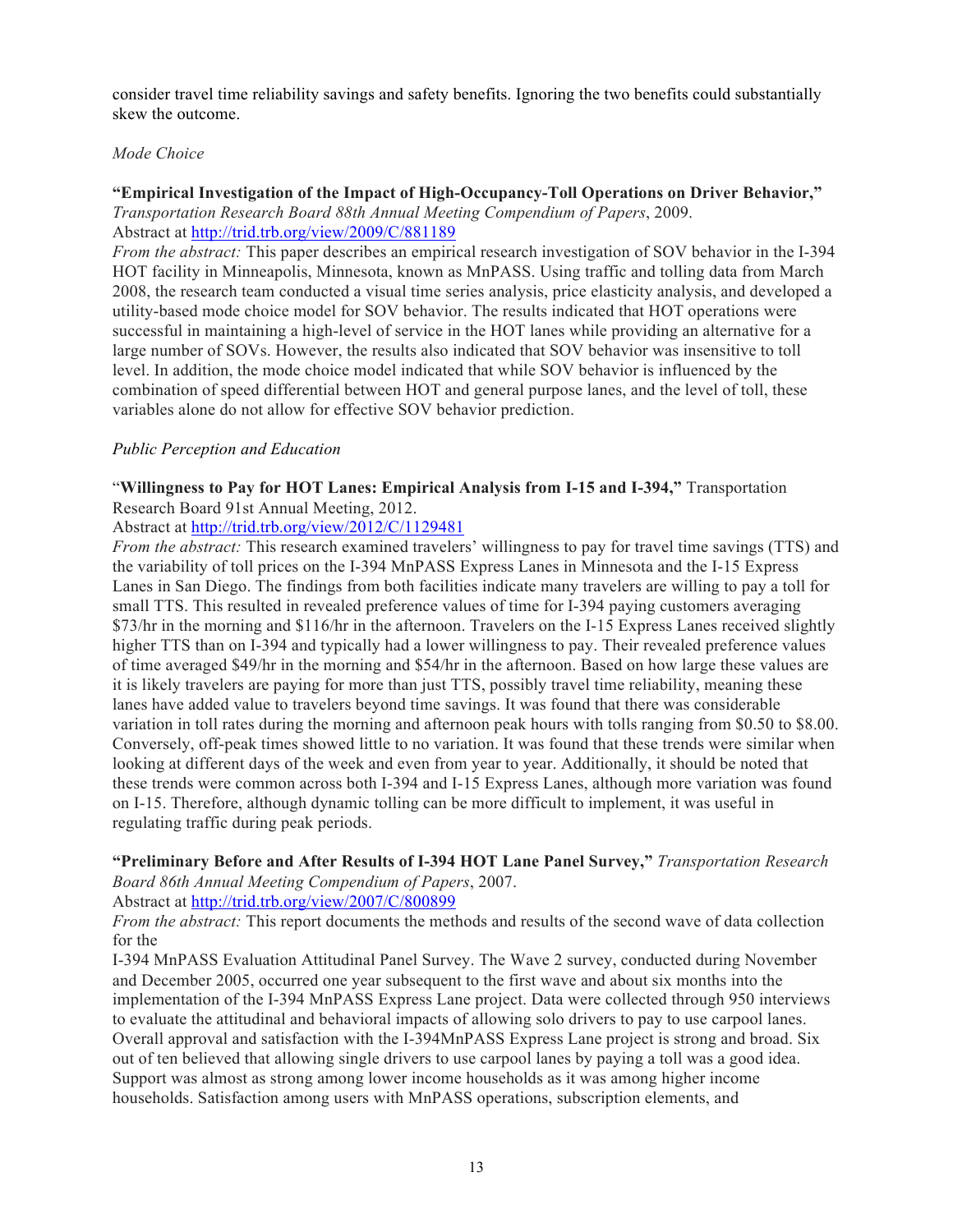communications is high—whether users are paying (SOVs) or not (carpoolers and bus riders). Almost nine out of ten reported having no problems with merging into the tolled lanes. Finally, most users felt that paying the MnPASS toll to avoid congestion was a good value.

For attitudinal survey final reports, see:

- Wave 1 (2005): http://www.mnpass.org/pdfs/mnpass\_attitude-study.pdf.
- Wave 2 (2006): http://www.mnpass.org/pdfs/attitudinalstudy0306.pdf.
- Wave 3 (2006): http://www.mnpass.org/pdfs/MnPassFinalReport%2027NOV06.pdf.

**Minnesota Value Pricing Outreach and Education**, Minnesota Department of Transportation, 2006. http://www.lrrb.org/media/reports/200638.pdf

*From the abstract:* The State and Local Policy Program (SLPP) of the Humphrey Institute of Public Affairs, University of Minnesota, in partnership with the Minnesota Department of Transportation (Mn/DOT) and the Metropolitan Council originally designed a project that envisioned extensive research, outreach, and education activities leading to identification and support for a demonstration project by the end of the three year project period. With early acceptance and support for the I-394 MnPASS project by the Governor and Legislature, the Humphrey Institute in collaboration with the Minnesota Department of Transportation and the Federal Highway Administration revised the project to focus on research, outreach, and education activities focused specifically on the I-394 MnPASS project. The major findings of this project are detailed in the summary and supported by the appendices. The appendices include multiple papers submitted to the Transportation Research Board, final reports from the first two waves of the longitudinal panel survey, the community task force report, and an information booklet designed to quickly educate lawmakers.

## **Texas**

## **Quickride HOT Lanes on I-10 (Katy Highway) and US 290 (Northwest Highway) in Houston**

http://houstonvaluepricing.tamu.edu

http://ops.fhwa.dot.gov/tolling\_pricing/value\_pricing/projects/involving\_tolls/priced\_lanes/hot\_lanes/tx\_ hotlane\_i10us290.htm

HOV2+ lanes become HOV3+ during peak hours, and cars with two passengers may use lanes by paying a \$2 toll.

*From FHWA's description of this project:* In January 1998, Houston's "QuickRide" pricing program was implemented on existing HOV lanes of I-10, also known as the Katy Freeway. It was implemented on US 290 in November 2000. The HOV lanes are reversible and restricted to vehicles with three or more persons during the peak hours of the peak periods. The pricing program allows a limited number of twoperson carpools to buy into the lanes during the peak hours. Participating two-person carpool vehicles pay a \$2.00 per trip toll while vehicles with higher occupancies continue to travel free. Single-occupant vehicles are not allowed to use the HOV lanes. The QuickRide project is completely automated and no cash transactions are handled on the facility. Results from surveys conducted on I-10 indicate that the primary source of QuickRide participants is persons who formerly traveled in single-occupant vehicles on the regular lanes. Toll revenues from several hundred vehicles each day pay for all program operational costs.

## **Performance Measures**

Related reports are available at http://houstonvaluepricing.tamu.edu/reports/. None of these reports contain a before-and-after evaluation of the performance of Houston HOT lanes.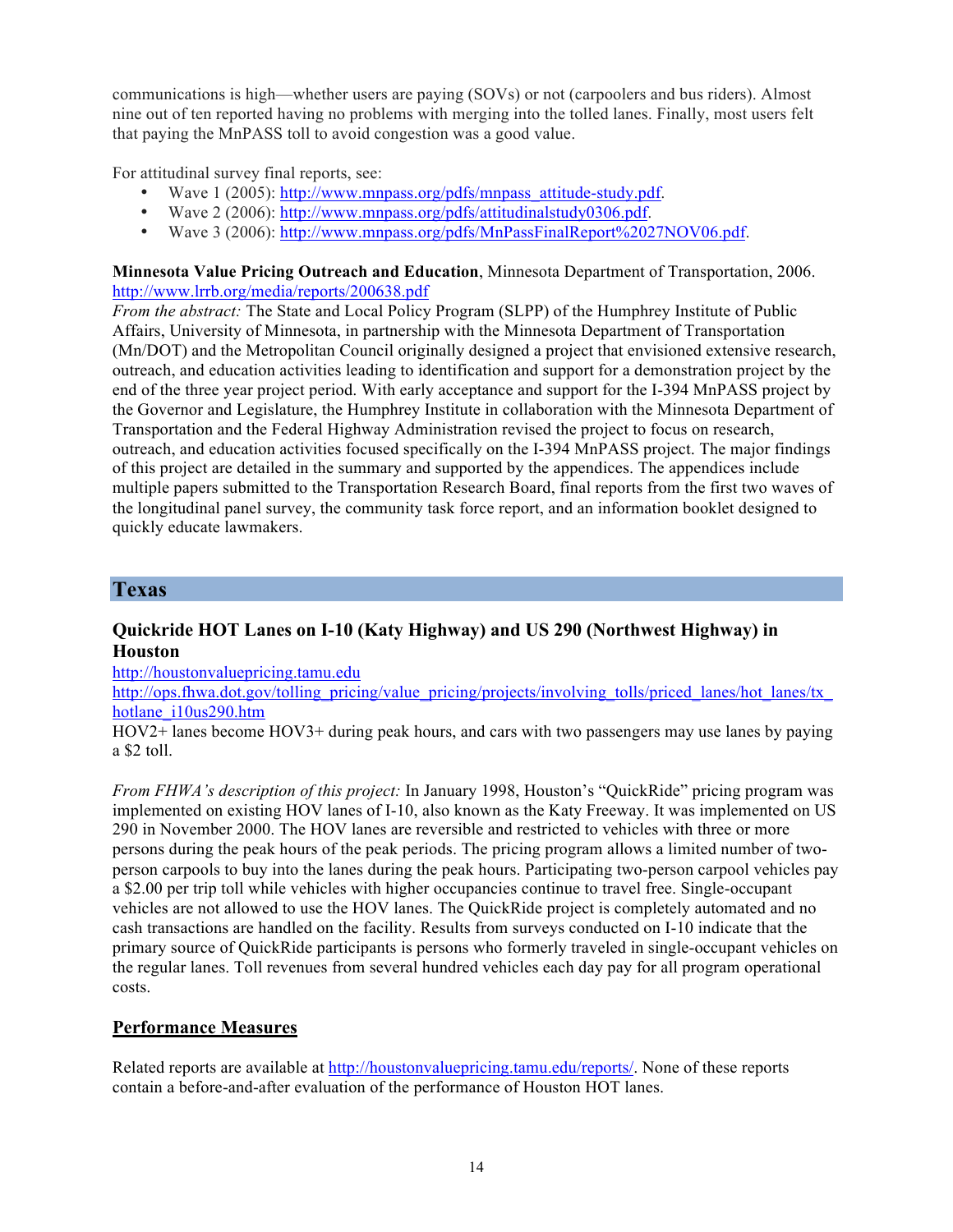This early assessment includes charts describing travel time savings, speed distribution, average number of daily HOT lane trips and characteristics of HOT lane users:

**"Hot Lanes in Houston—Six Years of Experience,"** *Journal of Public Transportation*, Volume 7, Issue 3, 2004.

http://www.nctr.usf.edu/jpt/pdf/JPT%207-3%20Burris.pdf

*From the abstract:* This research documents the findings of six years of experience with two HOT lanes in Houston, Texas. This includes an examination of the daily number of paying customers on the HOT lanes, benefits of the HOT lanes, socioeconomic and commute characteristics of HOT lane users, and their mode of choice when electing not to use the HOT lane.

Researchers conclude (page 17):

The QuickRide program receives relatively modest usage (an average of 208 trips per day in 2003) partially due to the limited amount of room available on either of the single HOV lanes. This relatively limited usage is comprised of a large number of users taking advantage of QuickRide on an infrequent basis (less than 2.5 trips per month). Despite the limited usage, the program provides a net societal benefit, primarily due to travel-time savings obtained by QuickRide participants.

The following report contains some performance data for HOT lanes and a comparison to general purpose lanes:

**Current HOT Lane Usage**¸ Texas Department of Transportation, September 2009. http://houstonvaluepricing.tamu.edu/reports/documents/techmemo\_1.pdf This project measures speeds and volumes for Houston HOT lanes and adjacent general purpose lanes.

*From the executive summary:* Based on these data it is clear that traffic speeds during the afternoon rush hour on the US 290 HOT lane often drop below 45 mph. … In comparing the speeds on the [general purpose lanes (GPLs)] and the HOT lanes it was clear the HOT lanes offered a much more reliable trip. Speeds on the US 290 HOT lane were generally between 56 mph and 66 mph, while the GPLs ranged from 12 mph to 64 mph. Katy Freeway speeds were similar. This lead to considerable travel time savings on the HOT lanes, exceeding 20 minutes in the afternoon on US 290.

The report also notes that there has been a decrease in QuickRide use since 2005 and that there are high violation rates, as high as 40 percent during time periods with HOV3+ requirements.

We found the following ongoing evaluation, due to be completed in 2013:

**Evaluation of the I-10 Katy Freeway Managed Lanes**, Texas Department of Transportation, ongoing.

Abstract at http://trid.trb.org/view/2011/P/1233949

*From the abstract:* The purpose of this study is to perform a comprehensive evaluation of the Katy Freeway Managed Lanes, including aspects such as congestion, safety, enforcement, maintenance, pricing, access design, lane separation, operating policy, public perception, and project delivery. Using a combination of available data and new data collection, the evaluation will cover many of the critical areas of project development, design and operation with the purpose of supporting successful implementation of managed lanes across Texas.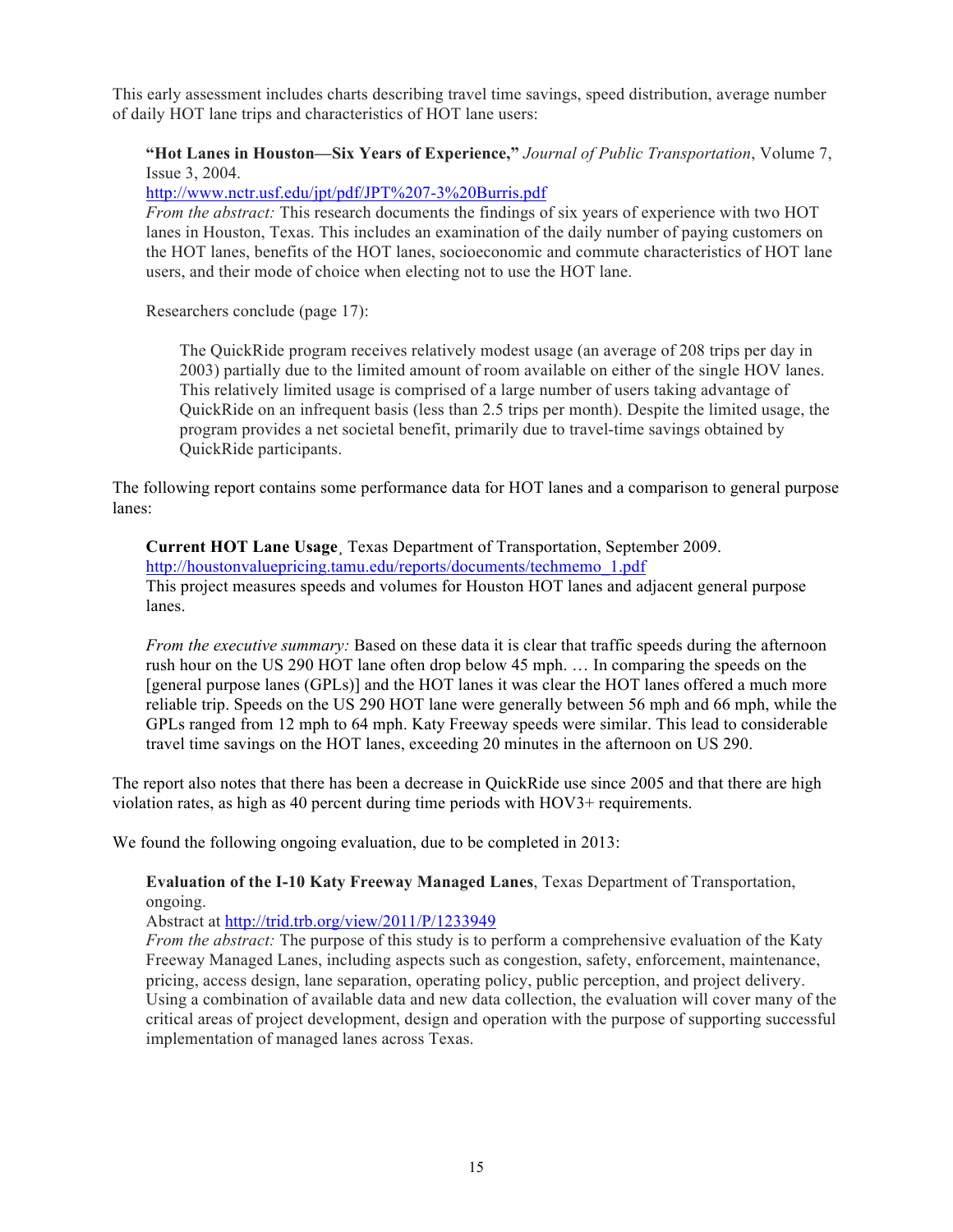## **Related Research**

## *Performance Evaluations*

**"Effectiveness of the Katy Freeway HOV-Lane Pricing Project: Preliminary Assessment,"**

*Transportation Research Record*, Issue 1659, 1999: 97–104. Abstract at http://trid.trb.org/view/1999/C/506978

*From the abstract:* The use of QuickRide during its first 6 months is reported, and an analysis of the program's effectiveness is presented. QuickRide usage and data from before and after implementation are employed to analyze users' travel patterns, observed travel time-savings, and changes in personthroughput in the Katy Freeway corridor. The results of this analysis show that the participation in the QuickRide program is too low to observe significant impacts on travel speeds and person-throughput in the general-purpose lanes and the Katy HOV lane. Also, the analysis indicates that use of the QuickRide program reached a plateau about two months after start-up. Participants seem to be using QuickRide occasionally or infrequently, and a majority of the participants do not use it at all in any given week. Most of the QuickRide users appear to be previous two-person carpool commuters, with a substantial minority of single-occupant vehicle (SOV) drivers now forming carpools to participate. Higher vehicle-occupancy modes are not losing many patrons to the QuickRide program. An analysis shows that travel time-savings for participants are substantial and are worthwhile for two-person carpools, with a value of time exceeding \$6.57/hr. However, the analysis also indicates that, at this initial stage, the observed changes in vehicle- and person-throughput are not statistically meaningful. To improve participation in the program, a lower fee is recommended, and marketing efforts should be enhanced, especially to SOV drivers.

## *Performance Modeling*

## **"HOV or General Purpose Lanes?,"** *Public Works Management & Policy*, Volume 14, Issue 2, 2009: 130–147.

### Abstract at http://trid.trb.org/view/2009/C/908622

*From the abstract:* This paper uses extensive data sets to compare user costs, specifically time and fuel costs, for two scenarios over a variety of mode and time shifts for (1) a single reversible HOV lane and (2) a general purpose lane (GPL) in each direction on the Katy Freeway in Houston, Texas. … Findings show that in almost all examined scenarios, the two GPLs case had lower user costs than the HOV lane case. These benefits occurred for several reasons: congestion can be avoided altogether in the off-peak direction due to the fact that the off-peak direction gains an entire lane; demand in each direction is divided equally among all lanes; and the capacity of the single HOV lanes is lower than each GPL.

### **The Role of Preferential Treatment for Carpools in Managed Lanes**, Texas Transportation Institute, 2009.

### http://d2dtl5nnlpfr0r.cloudfront.net/tti.tamu.edu/documents/0-5286-2.pdf

*From the abstract:* This study utilizes a state-of-the-practice review, a 4600-respondent survey of freeway users in Houston and Dallas, and simulation modeling of six alternative HOV scenarios at varying toll rates to identify the tradeoffs associated with carpool toll discounts in new managed lanes.

Table 46 (below and on page 115 of the report) provides a relative comparison of HOV policy options for various performance objectives: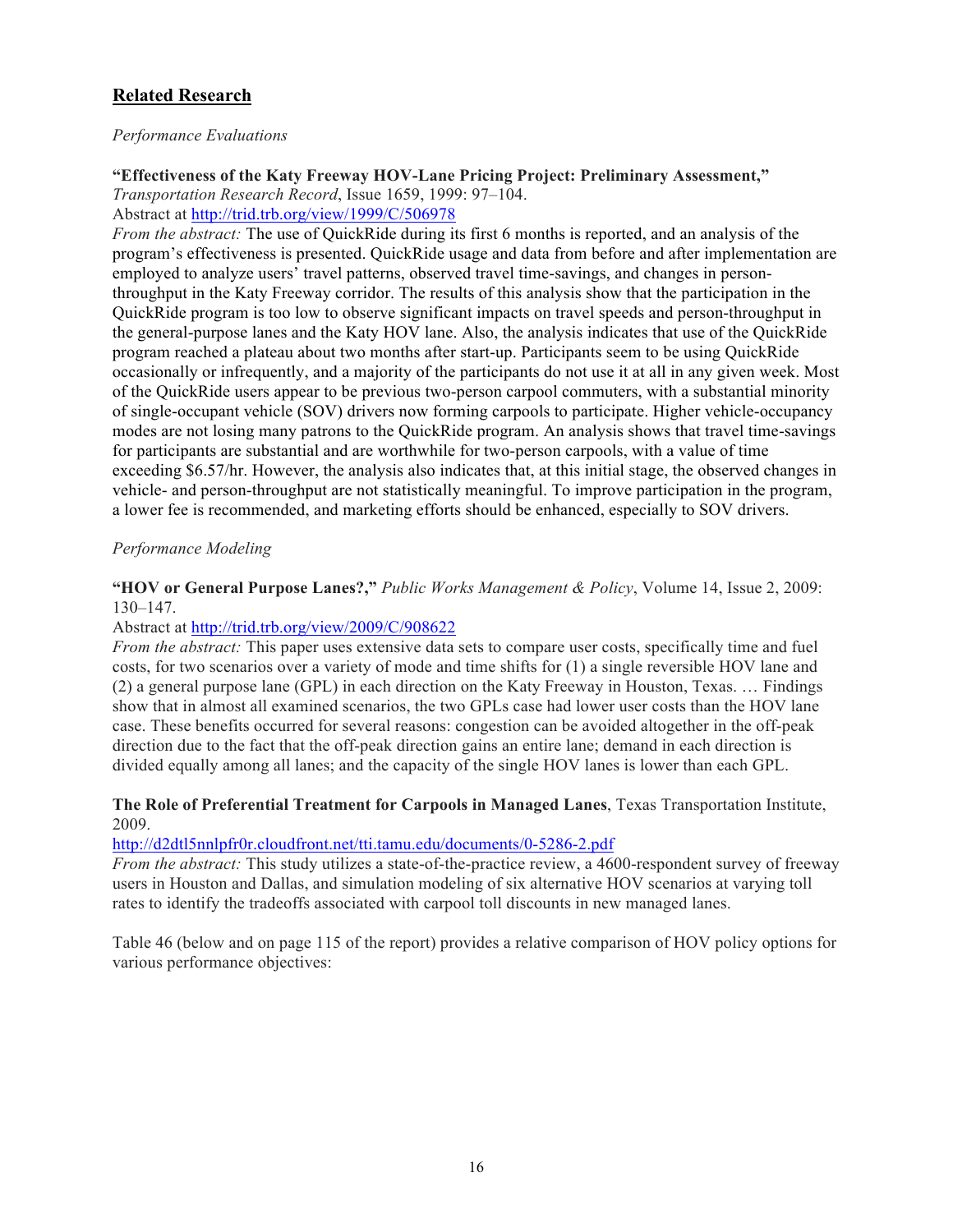| <b>Carpool Policy Scenarios</b>                       |                               |                                           |                                         |                                                   |                                                   |                                              |
|-------------------------------------------------------|-------------------------------|-------------------------------------------|-----------------------------------------|---------------------------------------------------|---------------------------------------------------|----------------------------------------------|
| <b>Managed Lanes</b><br><b>Performance Objectives</b> | All<br><b>Vehicles</b><br>Pay | $HOV3+$<br>50%<br>HOV <sub>2</sub><br>Pay | All<br><b>HOV</b><br>50%<br><b>Toll</b> | $HOV3+$<br><b>Free</b><br>HOV <sub>2</sub><br>Pay | $HOV3+$<br><b>Free</b><br>HOV <sub>2</sub><br>50% | <b>All</b><br><b>Carpools</b><br><b>Free</b> |
| Person throughput                                     |                               |                                           |                                         |                                                   |                                                   |                                              |
| Revenue generation                                    |                               |                                           |                                         |                                                   |                                                   |                                              |
| <b>Emissions reduction</b>                            |                               |                                           |                                         |                                                   | ≘                                                 |                                              |
| Operational performance                               |                               |                                           |                                         |                                                   |                                                   |                                              |
| Enforcement and operational simplicity                |                               |                                           |                                         |                                                   |                                                   |                                              |
| Public perception and support                         |                               |                                           |                                         |                                                   |                                                   |                                              |

#### **"Investigating the Impact of Tolls on High-Occupancy-Vehicle Lanes Using Managed Lanes,"** *Transportation Research Record*, Issue 2099, 2009: 113–122.

Abstract at http://trid.trb.org/view/2009/C/881262

*From the abstract:* To determine the impact of different HOT lane operating strategies on their travel behavior, freeway travelers in the Houston and Dallas metropolitan areas of Texas were surveyed. A nested logit model was developed to estimate the mode choice for travelers. This model was used to predict the impact of converting an HOV lane to a HOT lane on which all travelers pay a toll. It was found that the overall percentage of HOV2 and HOV3+ vehicles in the traffic stream decreased by only a small amount when a toll was required for them to use the HOV lane. However, that decrease did represent a significant portion of those modes (more than 9%) and resulted in more than a 10% increase in HOT lane revenue. Therefore, elimination of preferential treatment for these vehicle types has significant implications and becomes a difficult policy decision—not just a straightforward choice.

# **"Potential Mode Shift from Transit to Single-Occupancy Vehicles on a High-Occupancy Toll**

**Lane,"** *Transportation Research Record*, Issue 2072: 2008.

https://ceprofs.civil.tamu.edu/mburris/Papers/TRR%202072%20-

%20Mode%20Shift%20from%20Transit%20to%20SOV%20on%20ML.pdf

This study involved a survey to determine whether the introduction of Houston HOT lanes negatively impacted transit ridership. Conclusions (as described in the abstract) are as follows:

Passengers' responses to questions regarding their trip characteristics, their socioeconomic characteristics, and their stated preference scenarios were used to develop a mode choice model. Scenarios with varying tolls and travel time savings were simulated using this model. For all scenarios, only a small percentage of transit passengers would choose to switch to driving alone on the HOT lane. Transit passengers shifting to SOVs on the HOT lane would reduce average vehicle occupancy on the lane by only about 1% to 2%. SOV drivers shifting from the general purpose lanes to the HOT lanes are likely to affect AVO much more. However, as long as free-flow conditions are maintained, this analysis shows that the HOV lane can be successfully adapted to a HOT lane and move more people, even if a few transit passengers choose to drive alone.

The report also includes demographic information on HOT lane users.

## **"Multivariate Analysis of High-Occupancy-Toll Lane Usage in Houston,"** *Transportation Research Board 87th Annual Meeting Compendium of Papers*, 2008.

Abstract at http://trid.trb.org/view/2008/C/848639

*From the abstract:* Using a series of multivariate analysis techniques on survey data obtained from HOT lane users in Houston, Texas this paper identified (i) the toll elasticity of demand for QuickRide, (ii) an individual's support for the premium services provided by an HOT lane (value pricing), (iii) their general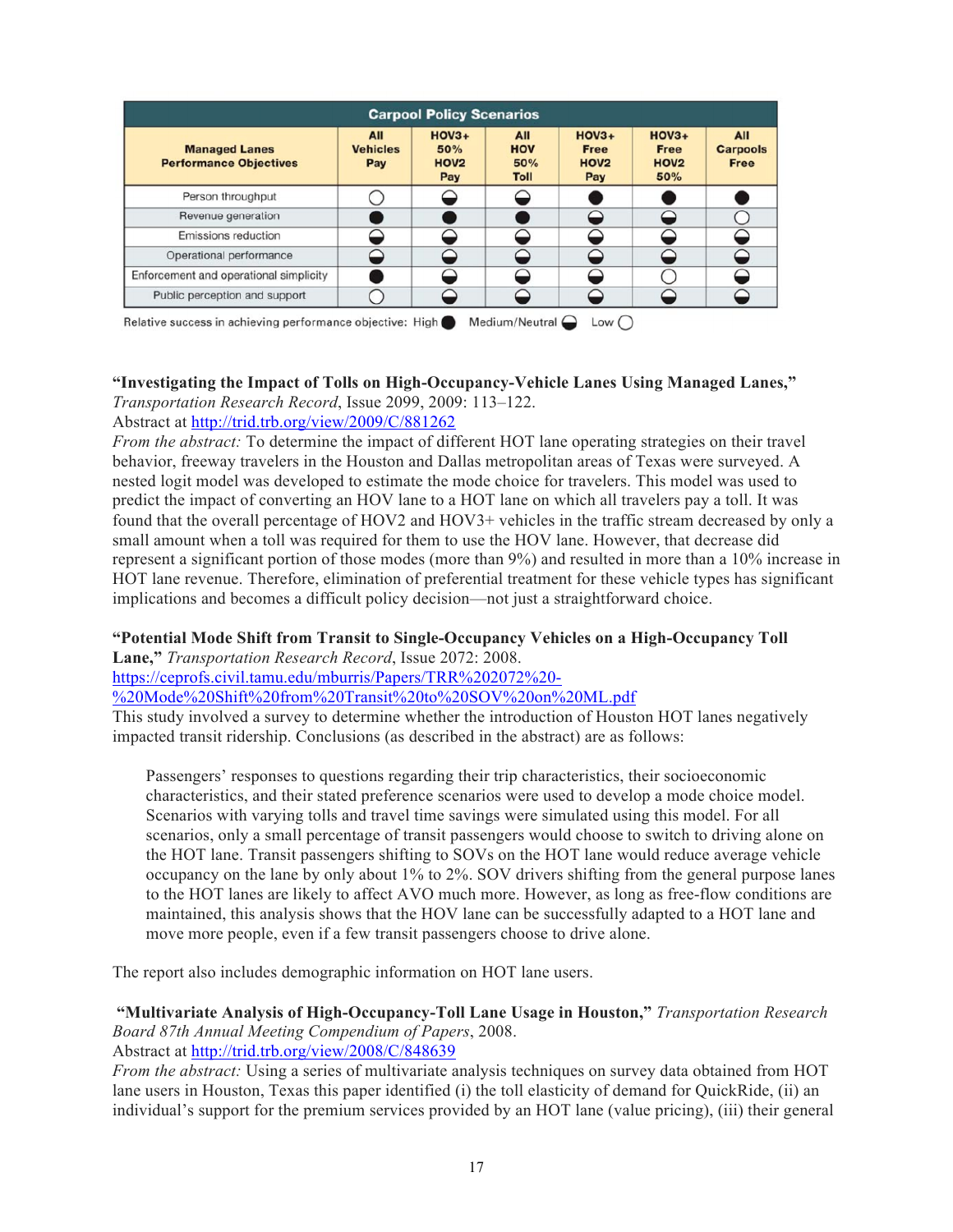travel behavior, (iv) level of appreciation of the value of travel time savings, (v) ability and willingness to pay for travel time savings, (vi) perceived benefits derived from HOT lane usage, and (vii) the impact of the shared toll rate on commuters as the seven most important factors underlying HOT lane usage. The factors were also useful for classifying HOT lane users into three "levels of users"—infrequent, midlevel, and frequent users.

#### **"Benefit-Cost Analysis of Variable Pricing Projects: QuickRide HOT Lanes,"** *Journal of*

*Transportation Engineering*, Volume 132, Issue 3, 2006: 183–190. Abstract at http://trid.trb.org/view/2006/C/776083

*From the abstract:* Researchers identified a potential methodology for obtaining the incremental societal costs and benefits from a variable pricing project and applied that methodology to the QuickRide high occupancy/toll (HOT) lanes in Texas. This is one of the longest running variable pricing projects in the United States and, as such, it provided useful historical data and trends upon which to estimate future benefits and costs. This analysis found that the incremental societal benefits of QuickRide exceeded incremental societal costs for the time period considered. A companion paper that used the same methodology to examine the benefits and costs of the SR-91 Express Lanes found similar results. However, the differences between the benefits and costs were dramatically different for the two projects, indicative of the relative size of the two projects and the number of travelers impacted. On SR-91, tens of thousands of travelers were impacted on a daily basis where QuickRide's impact was limited to approximately 400 travelers per day. Interestingly, the benefit-cost ratios of the two projects were similar, both between 1.5 and 1.7.

### *Characteristics of HOT Lane Users*

## **"Slugging in Houston—Casual Carpool Passenger Characteristics,"** *Journal of Public*

*Transportation*, Volume 9, Issue 5, 2006: 23–40.

http://www.nctr.usf.edu/jpt/pdf/JPT%209-5%20Burris.pdf

This study uses survey data to examine demographics on Houston HOT lanes of "impromptu carpools formed among strangers to meet the occupancy requirements of HOV lanes." The abstract outlines the results as follows:

Results of the analyses revealed that being on a commute trip, making more trips/week, being between the ages of 25 and 34, and having professional/managerial or administrative/clerical occupations all increased the likelihood of a traveler choosing to casual carpool. Additionally, having a household income between \$25,000 and \$35,000 significantly reduced the likelihood of casual carpooling. Understanding the types of travelers who casual carpool and the information gleaned in these analyses can be used to better evaluate HOV and HOT lane use and performance. Casual carpool passengers can comprise a significant portion of HOV/HOT lane person movement and should be considered when investigating HOV or HOT lane implementation.

## **Quantification of Casual Carpooling in Houston**, Houston Value Pricing Project, March 2004. http://houstonvaluepricing.tamu.edu/reports/documents/carpooling\_updated.pdf

This project attempts to quantify casual carpooling on Houston HOT lanes, defined as "the practice of single drivers or two-person vehicles sharing their ride with others on an informal basis to satisfy high occupancy vehicle (HOV) lane occupancy requirements." Researchers conclude that "significant casual carpooling activity occurs on the Katy and Northwest Freeway corridors in Houston."

#### **Equity Analysis of the Houston QuickRide Project**, Texas A&M University, March 2003. http://houstonvaluepricing.tamu.edu/reports/documents/equity\_analysis\_QR\_trbformat.pdf

*From the abstract:* Survey data gathered on QuickRide enrollees, along with 1998 QuickRide usage data, was analyzed for potential equity issues that might exist with the QuickRide program. QuickRide usage did not vary significantly by respondent income, occupation, age, or household size. Additionally, the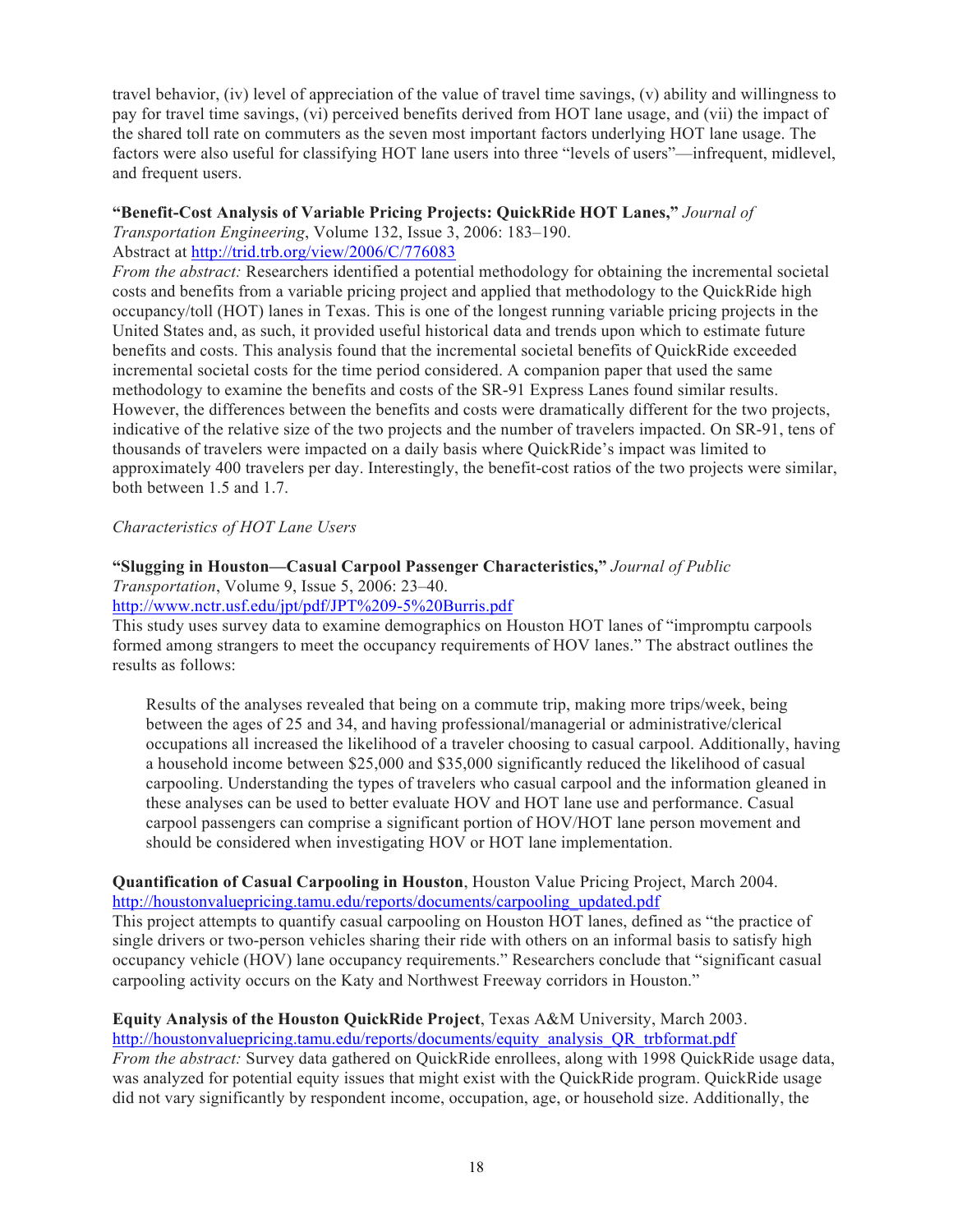difference between respondents stated and actual use of QuickRide did not vary significantly by respondent income, occupation, age, or household size. However, QuickRide enrollees were found to have significantly higher incomes and to be significantly younger than drivers on the Katy Freeway main lanes. Therefore, although income was not an indicator of the amount of QuickRide use amongst enrollees, it was a significant indicator as to whether or not an individual enrolled in the program.

## **An Examination of Houston's QuickRide Participants by Frequency of QuickRide Usage**, Texas Transportation Institute, November 2003.

http://houstonvaluepricing.tamu.edu/reports/documents/txdot\_user\_survey\_rept\_v3.pdf *From the abstract:* After 5 years in operation (3 years on US 290), the QuickRide program receives comparatively lower patronage than the two California projects. This implementation project used standard statistical methods and an ordered logit model to examine the characteristics of current and former QuickRide participants as a step in understanding the reasons for the relatively low patronage. … The primary issue limiting QuickRide use appears to be one of convenience rather than cost. Both current and former participants cited the inconveniences of carpooling as the greatest deterrent to QuickRide use while 73.4 percent of participants reported that the toll had little or no significant impact on their decision to use QuickRide. The average time spent picking up and/or dropping off carpool partners was significantly higher among former participants. Current participants spent on average 4.3 minutes picking up and/or dropping off their carpool partners, while former participants spent 12.2 minutes, supporting the finding that a deterrent to QuickRide use is the development of a carpool.

#### **An Investigation of Former Quickride Users**, Mark Burris and Donna Chen, undated. http://houstonvaluepricing.tamu.edu/reports/documents/edited\_former\_user\_paper.pdf

*From the abstract:* This paper investigates the low utilization rate of the Houston QuickRide program on the I-10 and US-290 High Occupancy/Toll lanes through the analysis of its former users' survey responses. … Two data sets from an April 2003 survey sent to both current and former users of QuickRide were analyzed for significant differences between the two populations' responses. Current and former users did not vary significantly in occupation, household type, average number of people per household, vehicles per household, age, and income. However, survey data supports the idea that current users take advantage of carpooling with family members more frequently than former users did. Additionally, current users' responses indicate that they value their trip time savings on the HOV lane more so than the former users.

# **Washington**

## **SR 167 HOT Lanes Pilot Project**

http://www.wsdot.wa.gov/Tolling/SR167HotLanes/publications.htm

WSDOT is currently evaluating the performance of a 2008 pilot project on SR 167 in which HOV lanes were converted to HOT lanes. (The original project end date was in 2012, but it has been extended into 2013.) Tolls are variable, and lanes are free for buses, motorcycles and vehicles with two or more persons.

## **Performance Measures**

A performance report is produced annually:

- 2009: http://www.wsdot.wa.gov/NR/rdonlyres/31FB3D24-79CC-4332-82F7- EBECEBE1CA71/0/HOTLanesAnnualReport2009.pdf.
- 2010: http://www.wsdot.wa.gov/NR/rdonlyres/A43B9DD4-4228-482E-BF82- CEE31B315A0E/69599/2ndAnnualReport\_167HOTLanes4.pdf.
- 2011: http://www.wsdot.wa.gov/NR/rdonlyres/C198671E-7B2F-4186-9912- A41A0B274103/0/SR167\_AnnualPerformanceSummary\_113011\_FINAL\_WEB.pdf.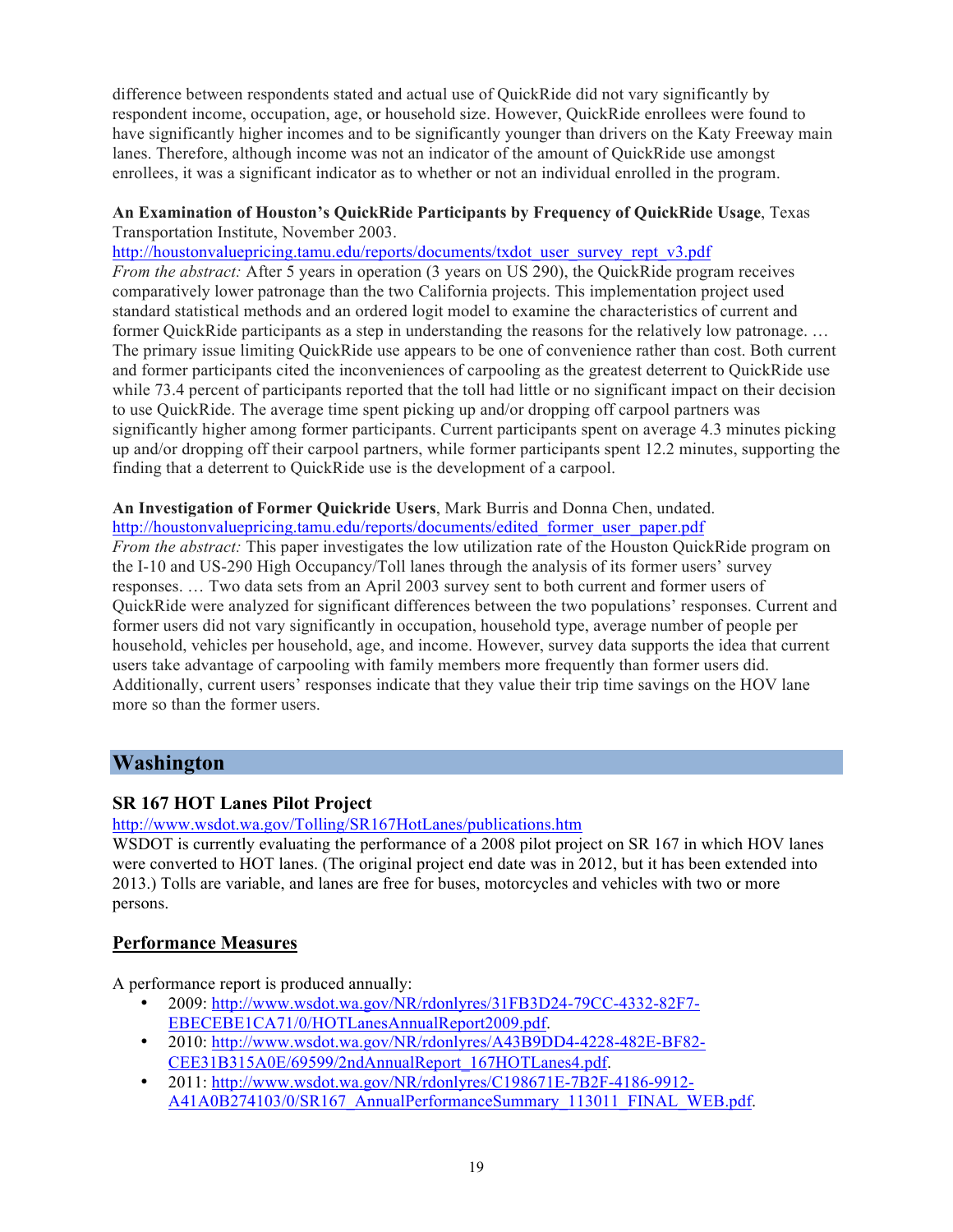• 2012: http://www.wsdot.wa.gov/NR/rdonlyres/2DA072CA-7D4A-4876-A58B-64DBE152D48D/0/SR167\_AnnualPerformanceSummary\_080812\_web.pdf.

According to the 2012 report, the project has successfully met the following performance goals:

- Maintained freeflow conditions (HOT lane speeds of greater than 45mph, increased general purpose lane speeds, more reliable travel times).
- Reduced traffic congestions (reduced general purpose lane volumes, increased daily tolled volumes, increased corridor transit volumes).
- Improved safety (reduced collision rates and incident response times).
- Been able to finance improvements through tolls.<br>• Experienced equitable use of the facility by both I
- Experienced equitable use of the facility by both low- and high-income drivers.

Performance metrics include:

- Average number of tolled trips (3,400 per weekday in April 2012).
- Average toll paid (\$1.25 per trip).
- Average peak hour general purpose lane volumes (have decreased 5 percent since the pilot began, while speeds have increased more than 20 percent).
- HOT lane volumes (have doubled since 2009, with speeds remaining around the posted 60mph speed limit).
- HOT lane average speeds (greater than 45 mph 99 percent of the time).
- HOT lane travel times (11 minutes) and average general purpose lane travel times (19 minutes).
- Transit ridership (has increased).
- Revenue (exceeds operating costs).
- Enforcement (compliance is 95 percent to 96 percent).
- Safety: Preliminary data indicates that the average number of collisions is down 2 percent when compared to the five-year average prior to HOT lanes opening in 2008.
- Public opinion: More than 70 percent of surveyed HOT lane customers stated they are likely to use the lanes in the future.

## **Related Research**

### **"Analyzing System Performance for Washington State Route 167 High-Occupancy Toll (HOT)**

**Operations,"** *Transportation Research Board 89th Annual Meeting Compendium of Papers*, 2010. Abstract at http://trid.trb.org/view/2010/C/910749

*From the abstract:* This study aims at conducting a comprehensive performance analysis on the representative HOT lane system of State Route 167 in Washington State based on the field data collected from traffic sensors. Three critical issues are addressed in this study: 1) the speed-flow relationships in the HOT lane systems, 2) quantified travel time savings achieved system-wide, 3) Single Occupancy Vehicles (SOVs) tolling incentives. Based on the empirical analysis and evaluation results for the SR 167 HOT lane system, operational problems and challenges are also identified. Although the HOT lane system preserves favorable travel reliability, sufficient capacity exists to further accommodate SOVs to use the HOT lanes. The existing tolling strategy may be modified to address the HOT lane underutilization issue. The research findings greatly advance our understanding on HOT lane system operation mechanisms and are complementary to the freeway facility performance analysis provided by Highway Capacity Manual 2000.

## **Examination of SR 167 HOT Lane Violation Patterns**, Washington State Transportation Center, 2011. http://depts.washington.edu/trac/bulkdisk/pdf/766.1.pdf

*From the abstract:* The HOT lanes on SR 167 south of Seattle, Washington, are separated from their respective general purpose lanes by a double white lane line. Legal access to the HOT lanes is limited to four locations southbound and six locations northbound. This study examined the frequency with which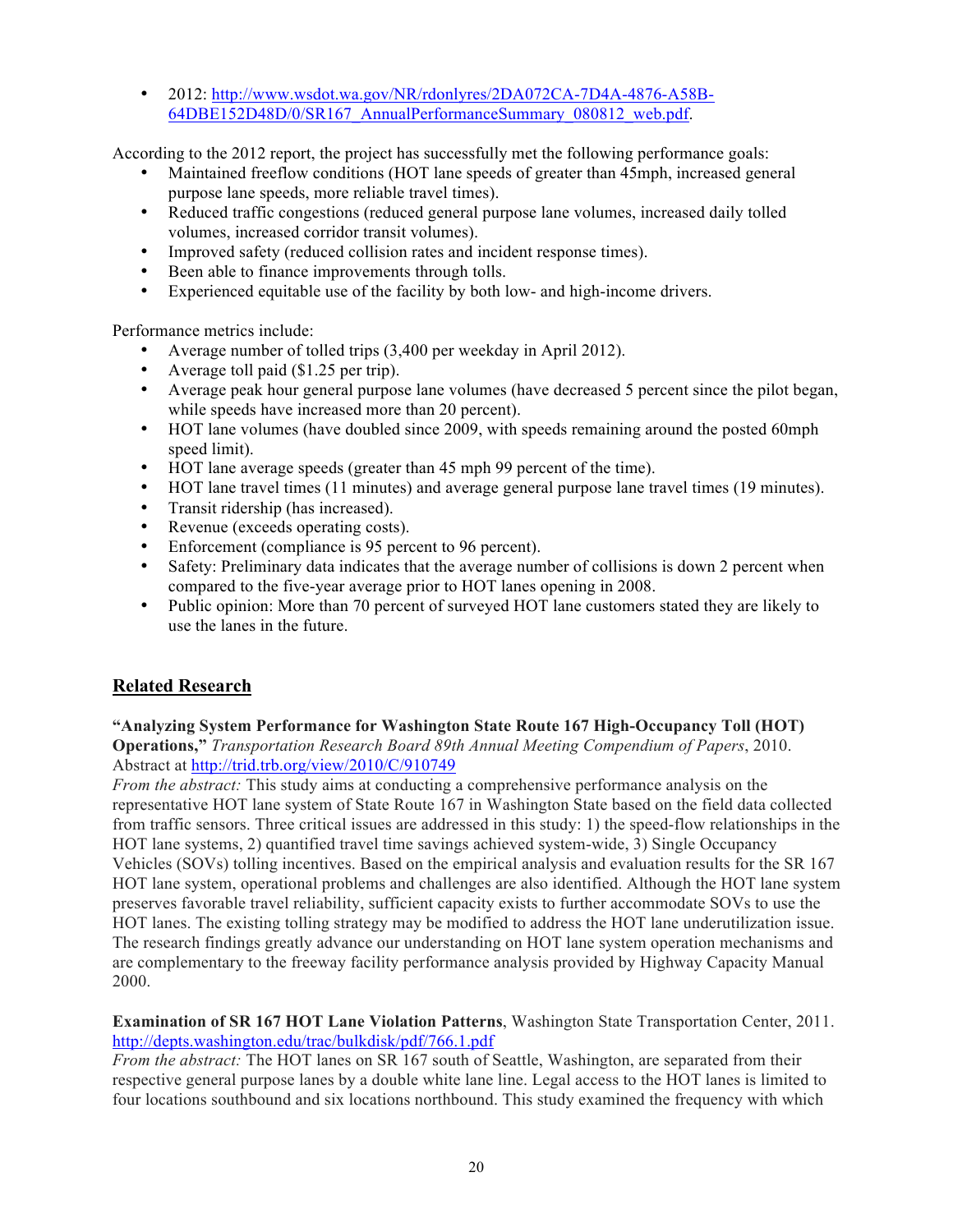motorists illegally cross the double white lane line, rather than waiting for one of the legal access points. The study determined the locations and operating conditions under which violations most commonly occur. The study showed that during most times of the day and along most portions of the corridor, the number of illegal entry and exit movements is negligible. However, at a small number of locations and under specific congestion conditions, violation rates can exceed 1 per minute. The worst violation location is northbound, north of the S. 180th St on-ramp, just before the end of the northbound HOT lane and after the last toll collection gantry. Violations at this location appear to be caused by the three main factors: 1) In anticipation of the lane becoming a general purpose lane in less than another 500 feet, some motorists "jump in early." 2) This location is often the point to which the queue from the I-405 interchange ramp backs up. Violation rates increase significantly near the upstream end of any queue. 3) Many vehicles entering the freeway at the S. 180th St ramp move as directly as possible to the left lane of the freeway and then merge into the HOT lane. In congested conditions, these movements result in laneline violations because the slow, heavy traffic allows the weave process to occur in a short distance. Under faster free flow conditions, this weave movement requires a much longer distance, resulting in vehicle merges at the intended legal locations.

## **Other HOT Lanes**

## **California**

**"Peak Period Use of I-15 Corridor in San Diego, California: Long-Term Impact of FasTrak Program,"** *Transportation Research Record*, Issue 2221, 2011: 64–73.

Abstract at http://trid.trb.org/view/2011/C/1093214

*From the abstract:* The results of the 1998 to 2008 peak period monitoring of [an] 8-mi FasTrak section of Interstate 15 (I-15) in San Diego, California, are reported in this paper. The paper examines changes in peak period utilization and volume distribution throughout the peak with the emphasis on the level of service (LOS) offered on both high-occupancy toll (HOT) lanes and the main lanes of I-15. The study revealed that the peak period volumes on the HOT lanes (both FasTrak and carpool) strongly depend on the LOS deficit on the main lanes. Carpool participation was not hurt by the growing FasTrak volumes. The law-mandated LOS C was effectively protected by the dynamic pricing mechanism on the HOT lanes. The Congestion Pricing Project in San Diego proved able to redistribute a portion of the peak period volumes on the HOT lanes from the middle of the peak to its shoulders and now plays an important role in improving operation of the entire I-15 corridor.

### **"Are Managed Lanes Worth It? Empirical Data on Time Savings and Tolls Paid from SR91,**

**California,"** *Proceedings of the 16th International Road Federation World Meeting*, Lisbon, Portugal, Issue 361, 2010.

### Abstract at http://trid.trb.org/view/2010/C/1150547

*From the abstract:* Managed lanes are fast becoming an important asset class within the toll road sector for private investors and public private partnership (PPP) projects. Managed lanes (also referred to as high occupancy toll lanes) provide several advantages over greenfield projects as they are typically built alongside existing congested (and free) highway sections thus somewhat reducing the traffic and revenue risk. In this paper we will present the results of research on the travel time savings achieved and the tolls paid at different times of the day on SR91 managed lanes in California. The results indicate that users of the managed lanes often pay high toll rates for minimal time savings for many parts of the day—indeed there are some time periods when the time savings are significant thereby justifying the high toll rates. This behavior of the users of managed lanes can be partially explained by the fact that many such users often overestimate their time savings and are often paying the tolls for the reliability that they will be able to reach a certain destination in a reasonable amount of time. The result of this research will be useful to the demand forecasting community and to the investor community that is planning for such projects.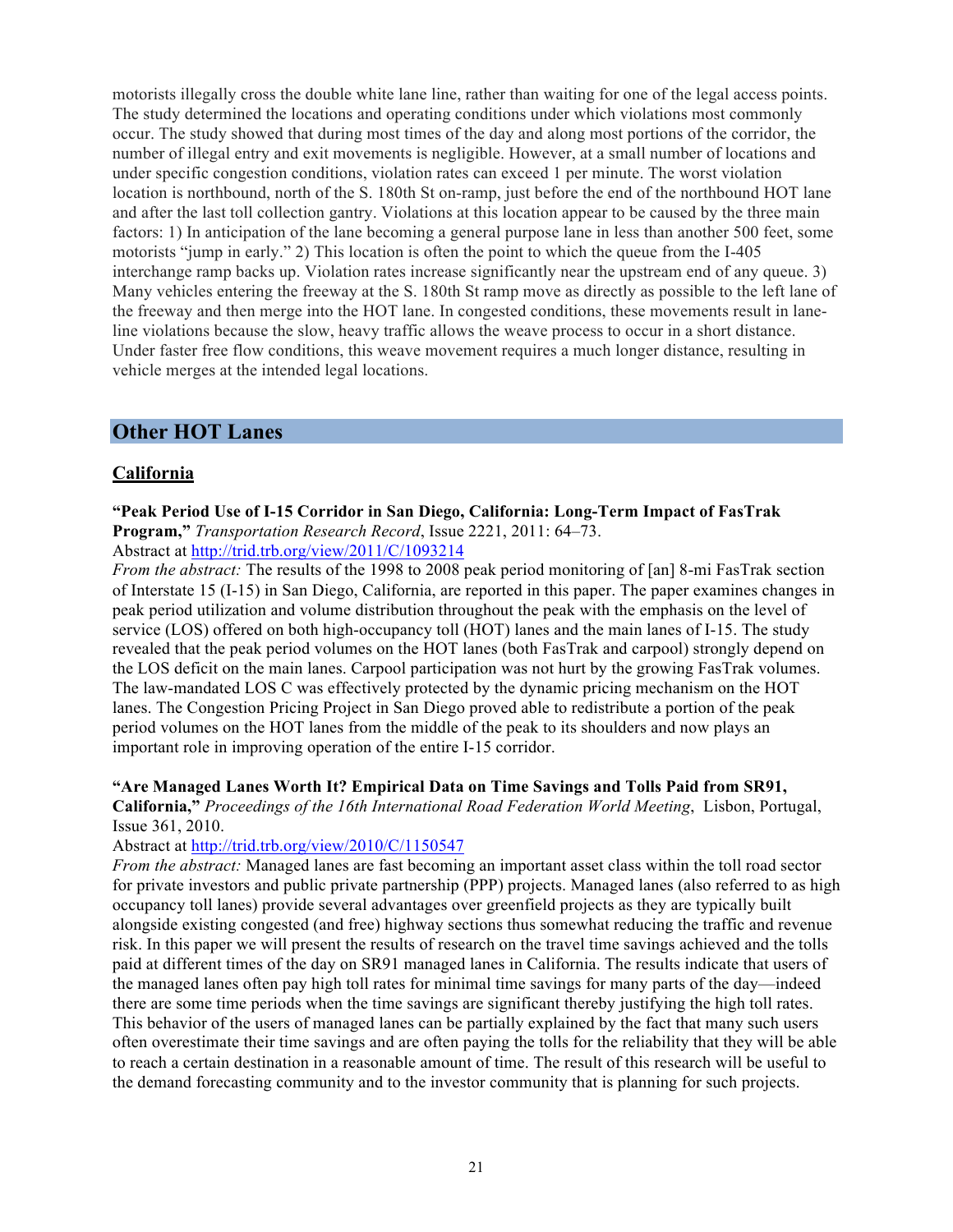## **Denver, Colorado, I-25 Express Lanes**

Performance reports are available here: http://www.coloradodot.info/travel/tolling/i-25-hov-expresslanes/Reports

## **Salt Lake City, Utah, I-15 HOT Lanes**

**"High-Occupancy-Toll Lane Experiment on I-15 in Salt Lake City Metropolitan Region: Traffic Flow Evaluation,"** *Transportation Research Board 87th Annual Meeting Compendium of Papers*, 2008. Abstract at http://trid.trb.org/view.aspx?id=848269

*From the abstract:* Interstate 15 in Utah's Salt Lake City metropolitan region has 38 miles of High-Occupancy Vehicle (HOV) lanes. In September 2006, the HOV lanes became High-Occupancy/Toll (HOT) lanes. For a monthly fee of \$50, Single-Occupant Vehicle (SOV) drivers could share the HOV lane. The 2-year experiment is a low-tech based assessment of the traffic impacts of expanding the scope of the HOV lanes. Drivers buy a sticker and are monitored by the Highway Patrol officers. If shown to improve traffic conditions, the Utah Department of Transportation (UDOT) will pursue electronic tolling and dynamic pricing options. This paper presents the traffic impact assessments. The most unexpected finding is that, while volumes have increased for all lanes, the mean speeds on the HOT lanes have also increased. The reduction in journey times on the HOT lanes shows that there is a pronounced advantage to road users on the HOT lanes compared to those traveling on the General-Purpose (GP) lanes for both morning and afternoon peaks. Further, despite the slight drop in the average vehicle occupancy when the HOV lane became an HOT lane, with an influx of fee-paying solo drivers, the overall number of people moved has increased. The paper concludes that the experiment of selling spare capacity to SOV drivers serves to improve speeds and Level of Service for all I-15 users in the region.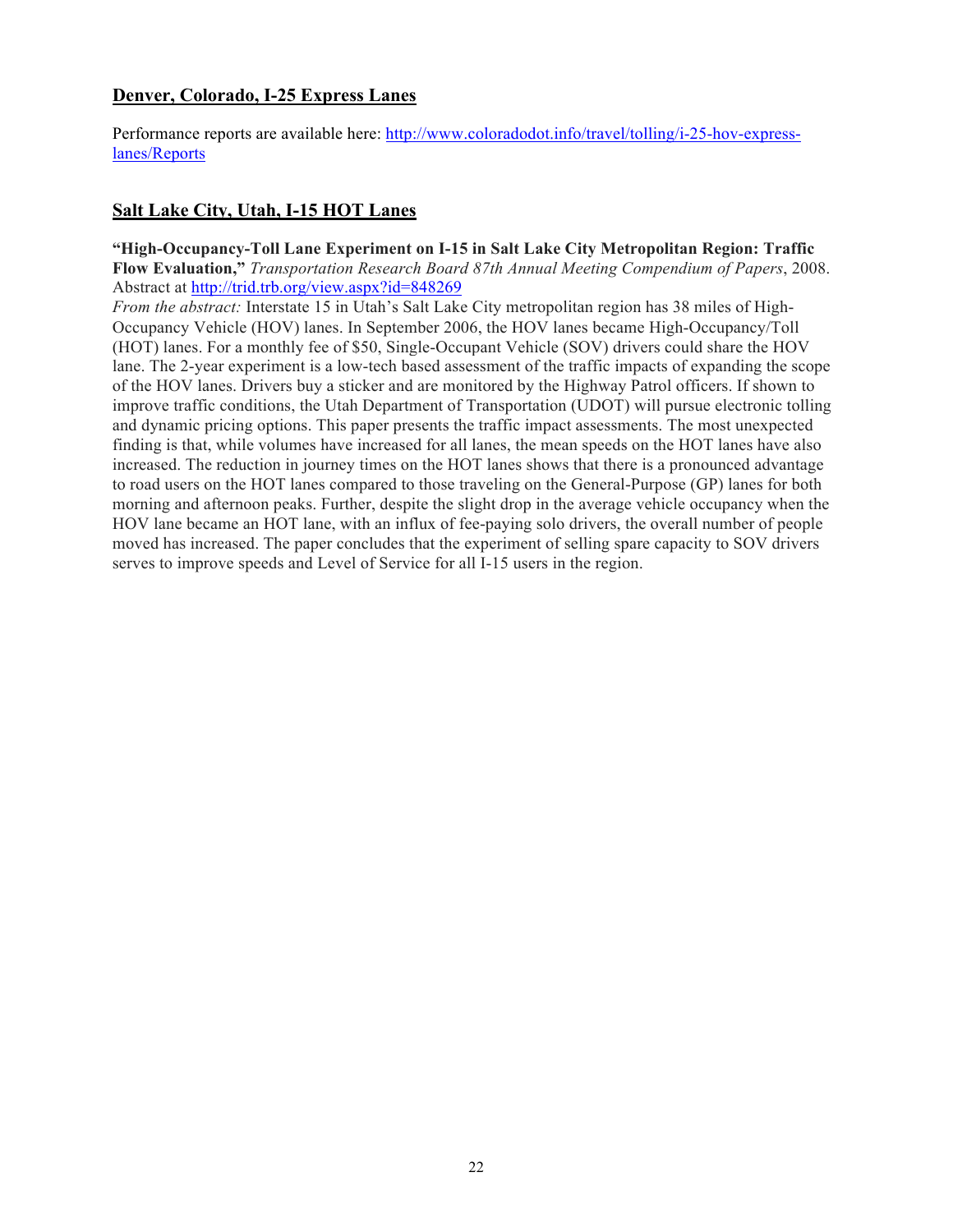# **Related Research and Resources**

## **General Resources for HOV to HOT Conversion**

# **Converting High Occupancy Vehicle (HOV) Lanes to High Occupancy Toll (HOT) Lanes: A**

**Guidebook**, Federal Highway Administration, 2008. Abstract at http://trid.trb.org/view/2008/M/904393

*From the abstract:* Growing traffic congestion has become an increasingly troublesome issue in urban areas throughout the nation, and state and local agencies are exploring new ways to manage new and existing highway facilities more effectively. Of special interest to transportation practitioners is the high occupancy toll (HOT) lane concept, an increasingly popular and common type of managed lane facility that adds electronic tolling to an existing HOV facility. How best to balance the desire to preserve existing HOV privilege with having enough excess capacity to sell to single occupant vehicles (SOVs) is a major challenge in planning and design of an HOT lane conversion.

## **A Compendium of Existing HOV Lane Facilities in the United States**, Booz Allen Hamilton, Incorporated, 2008.

http://ops.fhwa.dot.gov/publications/fhwahop09030/fhwahop09030.pdf

*From the abstract:* The compendium provides an assembly of available information on existing highoccupancy vehicle (HOV) lane facilities in the United States. While it is comprehensive and thought to include virtually all existing facilities at this time, it is possible that there are isolated instances of facility information that had been omitted from sources used for this document. The compendium is intended as a reference resource for an audience of transportation professionals responsible for planning, designing, funding, operating, enforcing, monitoring, and managing HOV and high-occupancy toll (HOT) lanes, and other stakeholders in policy decisions for improving HOV lane and highway mainline operations through conversion to HOT lanes.

## **A Review of HOV Lane Performance and Policy Options in the United States**, Booz Allen Hamilton, Incorporated, 2008.

### http://ops.fhwa.dot.gov/publications/fhwahop09029/fhwahop09029.pdf

*From the abstract:* The report provides an assessment of performance of existing high-occupancy vehicle (HOV) lane facilities in the United States, and explores policy alternatives and effects related to conversion of existing HOV lanes to high-occupancy toll (HOT) lane operations. The report includes sketch planning tools for exploring policy alternatives, and is intended for an audience of transportation professionals responsible for planning, designing, funding, operating, enforcing, monitoring, and managing HOV and HOT lanes, and other stakeholders in policy decisions for improving HOV lane and highway mainline operations through conversion to HOT lanes.

## **Considerations for High Occupancy Vehicle (HOV) to High Occupancy Toll (HOT) Lane Conversions Primer**, Booz Allen Hamilton, 2007.

## http://ntl.bts.gov/lib/30000/30800/30822/FHWA\_HOT\_Primer.pdf

*From the abstract:* This primer presents key issues and challenges related to the conversion of high occupancy vehicle (HOV) lanes to high occupancy toll (HOT) lanes. The primer is intended for community leaders, administrators, the public, and other stakeholders responsible for making policy decisions for improving HOV lane and highway mainline operations through conversion to HOT lanes. More detailed information is available in the Considerations for HOV to HOT Lane Conversions Guidebook. The primary audience for the guidebook is transportation professionals responsible for planning, designing, funding, operating, enforcing, monitoring, and managing HOV and HOT lanes.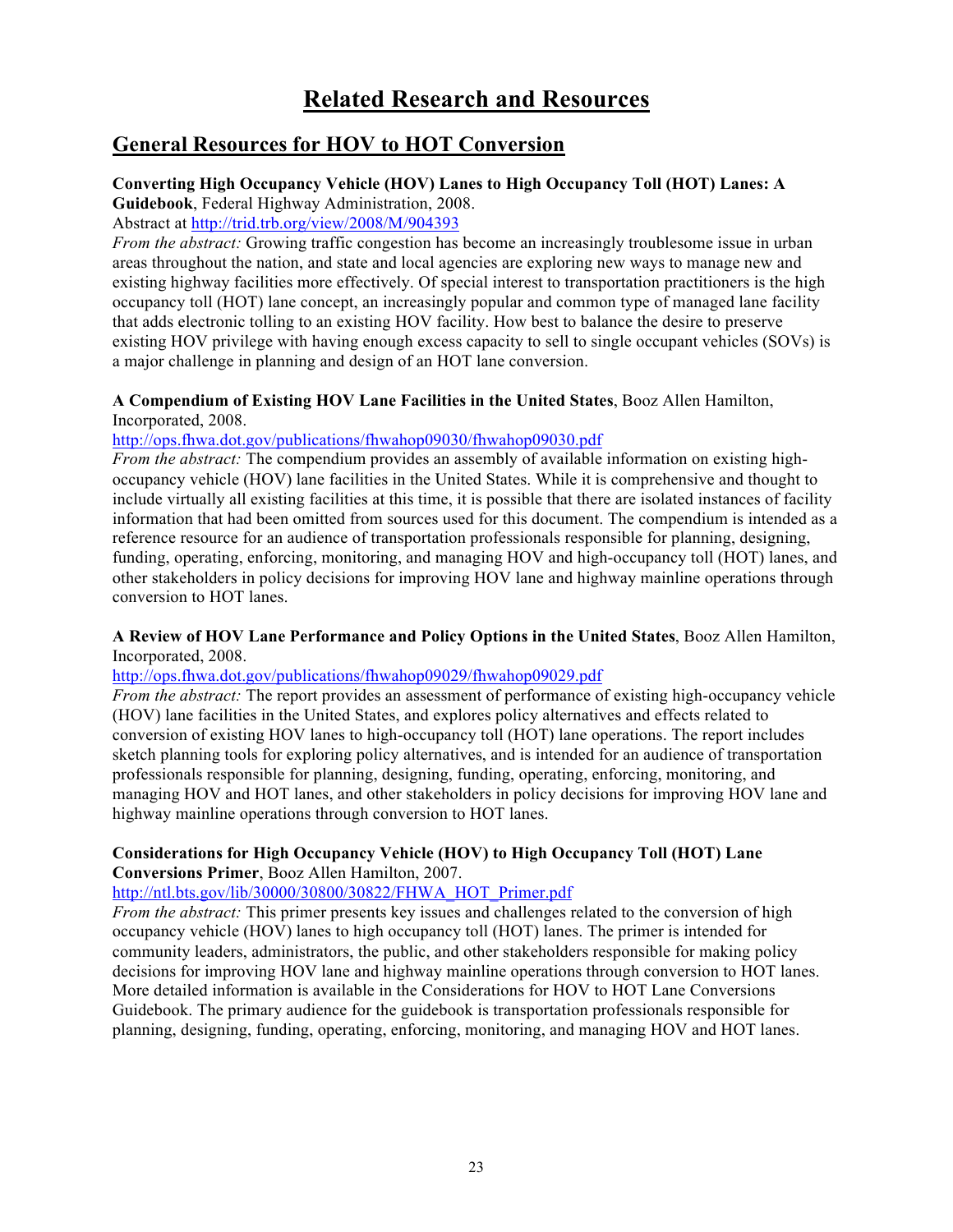#### **Consideration for High Occupancy Vehicle (HOV) to High Occupancy Toll (HOT) Lanes Study**, Booz Allen Hamilton, Incorporated, 2007.

http://www.ops.fhwa.dot.gov/publications/fhwahop08034/fhwa\_hot\_lane.pdf

*From the abstract:* The intent of this study is to explore the planning, design, and ongoing operation and maintenance of High Occupancy Toll (HOT) facilities and to provide lessons learned and applicable technical guidance that will assist the state and local transportation planners and designers in determining the conditions where High Occupancy Vehicle (HOV) lanes conversion to HOT lanes is feasible. The study reviewed a broad range of operational HOT facilities from having been operational many years to recently being opened. The study reviewed the activities of each in the planning, design, implementation and operations with special attention given to institutional, design, and operational challenges. The guidebook provides a summary of the best practices and lessons learned from those HOT facilities currently in operation. The result is a "Best Practices Top 20" list that evolved as each of the facilities learned or re-learned what other HOT facilities had previously learned. The result was a re-occurring list of "to do"s and what "not to do" to minimize issues during the HOV to HOT transition process.

#### **"So You Want to Make a High-Occupancy Toll Lane? Project Manager's Guide for Conversion from High-Occupancy Vehicle Lane to High-Occupancy Toll Lane,"** *Transportation Research Record*, Issue 1960, 2006: 94–98.

## Abstract at http://trid.trb.org/view/2006/C/777126

*From the abstract:* Although high-occupancy toll (HOT) lanes have been studied or have existed for more than 10 years, the continuing developmental nature of these concepts means that there is little guidance for project managers on how to manage the process of converting a high-occupancy vehicle (HOV) lane to a HOT lane. Many guidelines have been published about the technical elements of HOT lane development and operations. A project manager of an HOV to HOT lane conversion process would face issues that differ from those of the typical highway construction project, and managing these issues can be difficult and arduous. The intent of this paper is to address issues from the perspective of the implementing agency's project manager. Eight specific issues to be addressed within the conceptual development of the HOT lane conversion process are identified here: (a) presence of significant and predictable excess capacity in the HOV lanes, (b) presence of significant and recurring congestion in the adjacent general purpose lanes, (c) nature of traffic separation on the HOV lanes, (d) primary means of funding for the HOV lanes, (e) identification of the HOT lane program's primary objective, (f) determination of the appropriate implementing agency, (g) avoidance of overwhelming public opposition, and (h) ability to build political support for the process. This paper has summarized the first of what the authors see as four steps to the successful conversion of an HOV lane to a HOT lane: conceptual development. Planned subsequent papers will address the remaining three steps: program design, implementation, and ongoing operations.

### **Managed Lanes: A Cross-Cutting Study**, Texas Transportation Institute, 2004.

http://ops.fhwa.dot.gov/freewaymgmt/publications/managed\_lanes/crosscuttingstudy/index.htm *From the abstract:* The intent of the report is to review the state-of-the-art in managed lanes in order to increase the understanding of (1) what managed lanes are, (2) how to plan for implementation, (3) what operational and design issues are considered, and (4) how active management of the lanes over the life of the facility affect its implementation. This report describes operating managed lane projects through a case study approach, highlighting best practices of the projects the lessons learned. Emerging issues and knowledge gaps are also presented. The intent of the report is to provide a cross-cutting study of the issues and experiences of various agencies as managed lane projects are implemented and policies are drafted.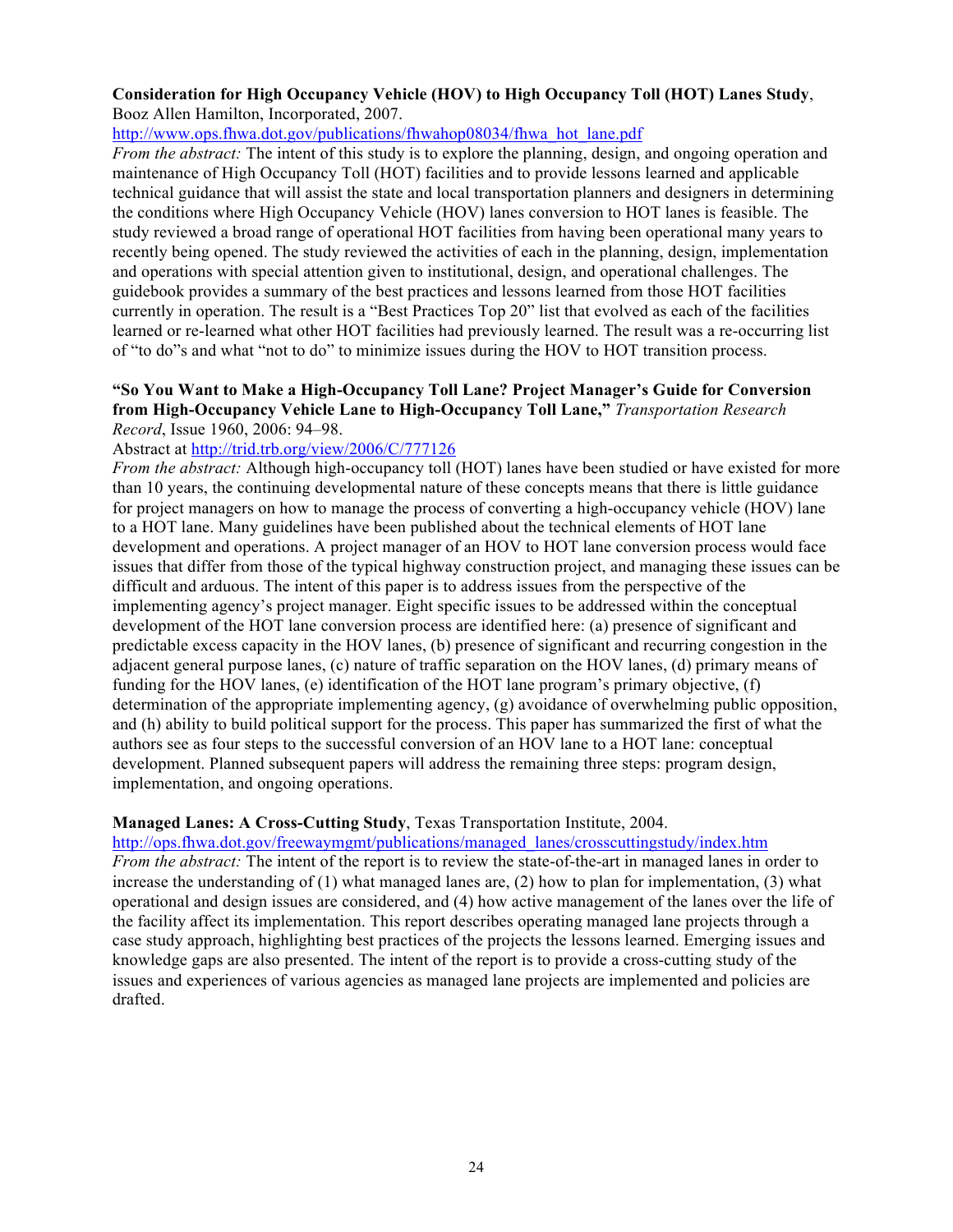## **Guide for HOT Lane Development**, FHWA, March 2003.

http://ntl.bts.gov/lib/jpodocs/repts\_te/13668\_files/images/13668.pdf

*From the preface:* This guide is intended to be a comprehensive source of collective experience gained from the nation's current and implemented high occupancy toll (HOT) lane projects. The guide presents a wide range of information on HOT lanes and is intended to assist transportation professionals contemplating specific projects, as well as others who wish to become more informed on the topic. While most transportation officials are familiar with the HOT lane concept, relatively few have had first hand experience with actual HOT facilities. Therefore, the need to learn from current experience is particularly important.

## **Performance and Mode Choice**

**"Measuring the Quality of Service for High Occupancy Toll Lanes Operations,"** *Procedia-Social and Behavioral Sciences*, Volume 16, 2011: 15–25.

Abstract at http://trid.trb.org/view/2011/C/1136376

*From the abstract:* This study aims at conducting a comprehensive performance analysis on two representative HOT lane systems of State Route 167 in Washington and I-394 MnPass in Minnesota based on the field data collected from traffic sensors and transponder toll tags. Performance measurements are proposed to quantify the quality of service for HOT lane operations. Three critical issues are addressed in this study: 1) the speed-flow relationships in HOT lane systems, 2) quantified system-wide travel time savings and travel time reliability achieved, 3) SOVs tolling incentives. Based on the empirical analysis and evaluation results for the SR 167 and I-394 MnPass HOT lane systems, operational problems and challenges are also identified. Although the HOT lane system preserves favorable travel reliability, under-utilized HOT lane capacities were observed. The existing tolling strategies may be modified for better SOV allocation for HOT lane usages and further optimize the overall HOT system operations. The research findings greatly advance our understanding on HOT lane system operation mechanisms and are complementary to the freeway facility performance analysis provided by Highway Capacity Manual 2000.

#### **"HOT-Lane Policies and Their Implications,"** *Transportation Research Board 90th Annual Meeting Compendium of Papers*, 2011.

## Abstract at http://trid.trb.org/view/2011/C/1091326

*From the abstract:* This research examined the major changes in a corridor due to high occupancy toll (HOT) lane implementation and the different impacts of those HOT lanes. Using three pairs of HOT lanes with similar design and operational characteristics, comparisons were made to examine the impacts of the similar HOT lanes in two different corridors. With strict registration requirements for free high occupancy vehicle (HOV)3+ travel on the I-95 Express lanes in Miami there were indications that some carpoolers switched to lower occupancy modes. Tolled access for HOV2s on I-95 and the SR-91 Express lanes near Los Angeles resulted in lower usage of those Express Lanes by the HOV2s as compared to most HOV lanes where HOV2 access is free. On the SR167 (Seattle) and I-25 (Denver) HOT lanes, exogenous factors like gas prices and the economic recession seemed to be the primary influence on the usage of those HOT lanes. In both cases, carpool usage was positively correlated to the gasoline prices. On I-25, the increasing unemployment rate coincided with a decrease in toll paying travelers. On SR 167 there were also indications of mode shifts among the transit, carpool and toll paying single occupancy vehicles (SOVs) due to fluctuating gas prices.

#### **"Mode Choice Due to HOV to HOT Conversions,"** *Transportation Research Board 89th Annual Meeting Compendium of Papers*, 2010.

Abstract at http://trid.trb.org/view/2010/C/910621

*From the abstract:* This paper examines the nine High-occupancy/toll (HOT) lanes around the country for a variety of issues relating to their usage. This research focuses on how travelers reacted to the new option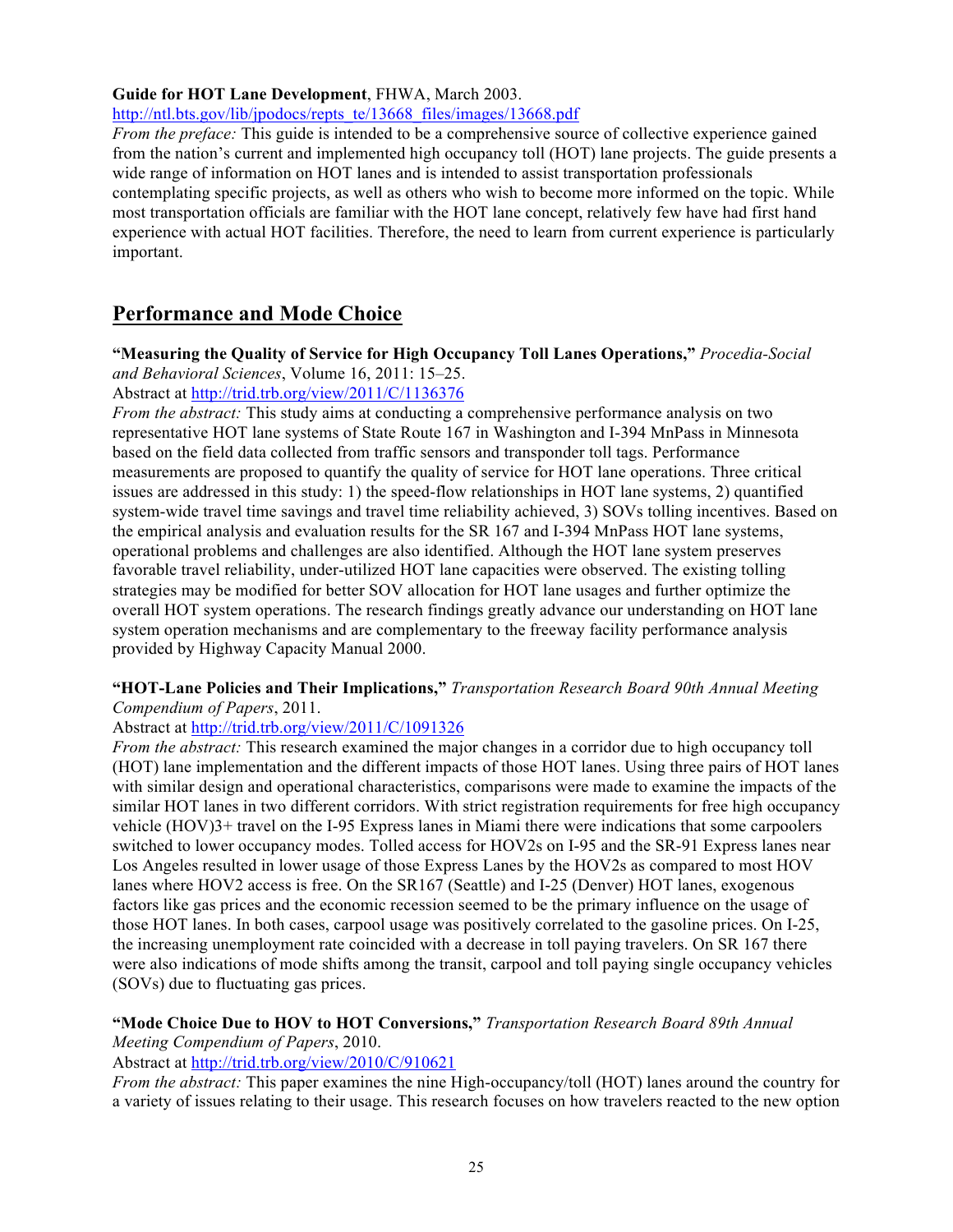of paid access to the HOT lanes. Factors examined for potential impact of HOT lane usage were grouped into three categories: (a) HOT lane characteristics (such as travel time savings, travel time reliability, and geometric design), (b) traveler characteristics (such as income, gender, age), and (c) alternative characteristics (such as transit, parallel facilities). One of the key issues examined was mode shift due to the HOT lanes. It was found that, in general, the vast majority of low-occupancy vehicles (LOVs) paying customers—on HOT lanes were former single-occupant vehicles (SOVs) from the general purpose lanes (GPLs). There are similarities in the demographic characteristics of more likely/frequent users of HOT lanes. They were most often well educated, between 35 and 54 years old, with high incomes. However, many surveys of paying HOT lane customers show that people of all ages, income levels, and educational backgrounds use the lanes. Little is known about the impact of geometric design on the use of the HOT lanes—although many travelers did feel the design was adequate and felt safe in the lane. Overall, no safety concerns in the use of HOT lanes were found; in fact, safety of these lanes was a positive influence on the use of the lanes.

#### **Value Pricing Pilot Program: Lessons Learned**, FHWA, August 2008.

http://ops.fhwa.dot.gov/publications/fhwahop08023/vppp\_lessonslearned.pdf This report includes a section on HOT lanes, with findings summarized as follows (pages 2 to 4):

The Travel and Traffic effects of HOT lane conversions are well documented and favorable. The most extensive evaluation was carried out on I-15 in San Diego. Before conversion in 1988, the I-15 HOV lanes were very underutilized with only 600 vehicles per hour per lane (representing less than half available capacity at high speeds) at peak while the mixed flow lanes were heavily congested. Average daily traffic was around 9,200. With the HOT conversion, average daily volume on Express HOT Lanes increased by approximately 125 vehicles per month. Evaluators concluded, "By the end of 1999, the Express Lanes were much better utilized than before the start of the project." There was a large increase in carpooling from the beginning. By 2004, total daily traffic on HOT lanes had gone up to more than 21,000. …

Travel and Traffic evaluations of other HOT lane projects are also positive. On I-10 in Houston, the addition of the HOT caused HOV2 volume to increase 40 percent, while the HOV3 volume changed very little. Also on

I-10, the total volume on the HOV lane increased by 21 percent during the AM peak. Average speed on general-purpose lanes was 25mph, while average speed on the HOT was 59 mph (over 17-minute time saving for 13 mile trip). On U.S. 290, relative travel time savings were 11 minutes for a 15-mile trip. Surveys indicate that most HOT users formerly traveled in single-occupant vehicles on the general purpose lanes, suggesting positive impacts on traffic there. Not unexpectedly, there also was a significant shift of 2-person carpools from the general purpose lanes to the HOT lane. Diversion of bus, vanpool and 3+ occupant carpoolers to the HOT was between 5 and 8 percent of the HOT lane trips. On the I-394 HOT lanes in Minneapolis, peak hour volumes increased from 9 to 33 percent of the corridor volume after HOT conversion, and despite increased volume, travel speeds in the lanes have not decreased. Speeds in the general-purpose lanes increased up to 15 percent during peak rush hours, with 600-1000 fewer vehicles at peak due to the shift to HOT lanes. On

I- 25/US 36 in Denver, preliminary estimates indicate between 10-15 percent of all daily person trips occur in the HOT lanes at full highway speeds, while the adjacent general purpose lanes experience stop and go traffic during the peak periods. For SR 167, projections estimate throughput will increase, with about 13 percent more vehicles traveling the corridor daily. Estimates are 38 percent more vehicles will use the HOV/HOT lanes, while preserving high-speed express trip conditions for buses, vanpools and carpools.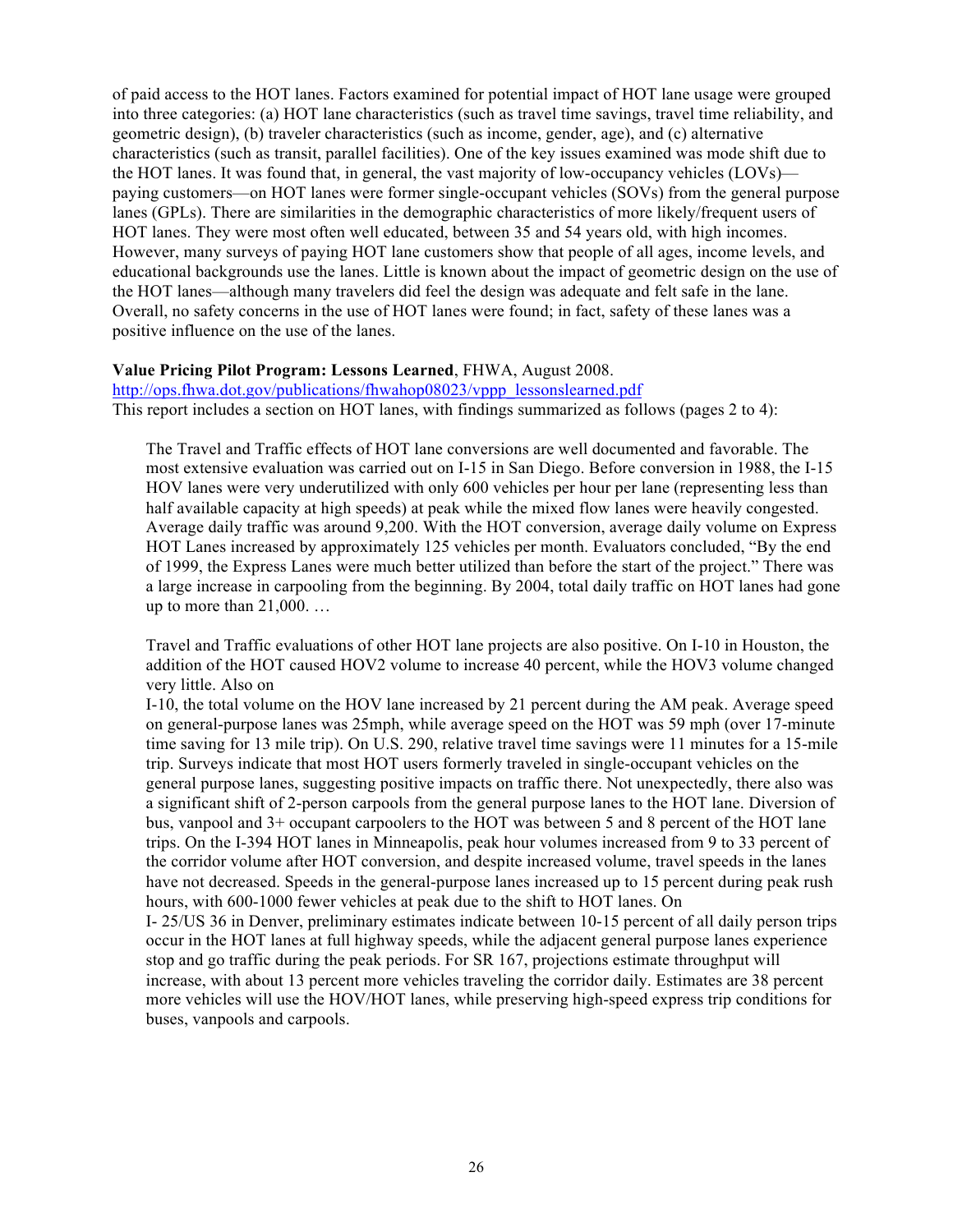The report also includes summaries of findings on:

- Revenues and financial feasibility: "Revenues can cover operating costs, typically are devoted to operations and corridor improvements and, in some cases, have been used to support transit and rideshare services."
- Public attitudes and involvement: "Projects typically are initiated after considerable public outreach and stakeholder involvement, with changes being made along the way in response to public reaction."
- Outreach: "… as part of initial feasibility studies often find neutral or skeptical reactions, or outright resistance, but these are later followed by acceptance as projects get underway."
- Equity and environmental issues: "… have not been a barrier to start up or continuation, and impact studies on both issues are generally positive. … Surveys of corridor users find a relatively small difference in income between those who do and don't own transponders: 75% of owners had incomes over  $$50K/year$ , compared to 68% of non-owners."

Appendix B of the report contains project summaries and information sources for HOT lanes on:

- I-15 in San Diego.
- I-25/U.S. 36 in Denver.
- I-394 in Minnesota.
- I-10 and U.S. 290 in Houston.
- SR 167 in Washington.

## **Performance Measures and Assessment Methods**

**Analysis of Managed Lanes on Freeway Facilities**, *NCHRP Web-Only Document 191*, 2012. http://onlinepubs.trb.org/onlinepubs/nchrp/nchrp\_w191.pdf

*From the abstract:* This report documents and presents the results of a study for evaluating the performance of Managed Lane (ML) facilities on freeways. A methodological framework is for analyzing freeway facilities with ML and General Purpose (GP) lanes operated in parallel. The framework acknowledges that the composition and behavior characteristics of the ML traffic stream are expected to be quite different from those for the GP lanes in terms of traffic volume, free-flow speed, capacity, vehicle type, etc. It further considers that there may still be certain levels of interactions between these two lane groups, especially for those facilities that do not have physical (barrier) separations, either en route or at access points, between them. Within that framework, different modules were developed based on sensor-measured or simulation-generated data, including the characterization of ML speed-flow relationship, the frictional effect of adjacent lane traffic speed, the adjustment for cross-weave effects, and the development of side-by-side facility-wide ML and GP performance measures. Thus, the proposed methodology is sensitive to different GP and ML segment types (basic, weaving, etc.) and separation styles (none, buffer, barrier), and is capable of analyzing extended facilities across multiple time periods.

## **Operational Performance Management of Priced Facilities**, Texas Transportation Institute, 2011. http://d2dtl5nnlpfr0r.cloudfront.net/tti.tamu.edu/documents/0-6396-1.pdf

*From the abstract:* This study provides a framework in which operating decisions for priced facilities can be made and can guide the changes in operational strategies for a facility over time. The research process was initiated with a literature review and targeted interviews of toll and managed lane operators to assess the state of the practice in performance measurement for pricing and other operational changes. The research team then developed guiding principles for identification, selection, and communication of performance measures and targets. A conceptual framework was formulated and data collection infrastructure needs were also documented. The conceptual framework was then developed into a more detailed version in a web-based format. This report documents the research findings and results and provides guidance on the use of the web-based framework tool. In addition, several outreach products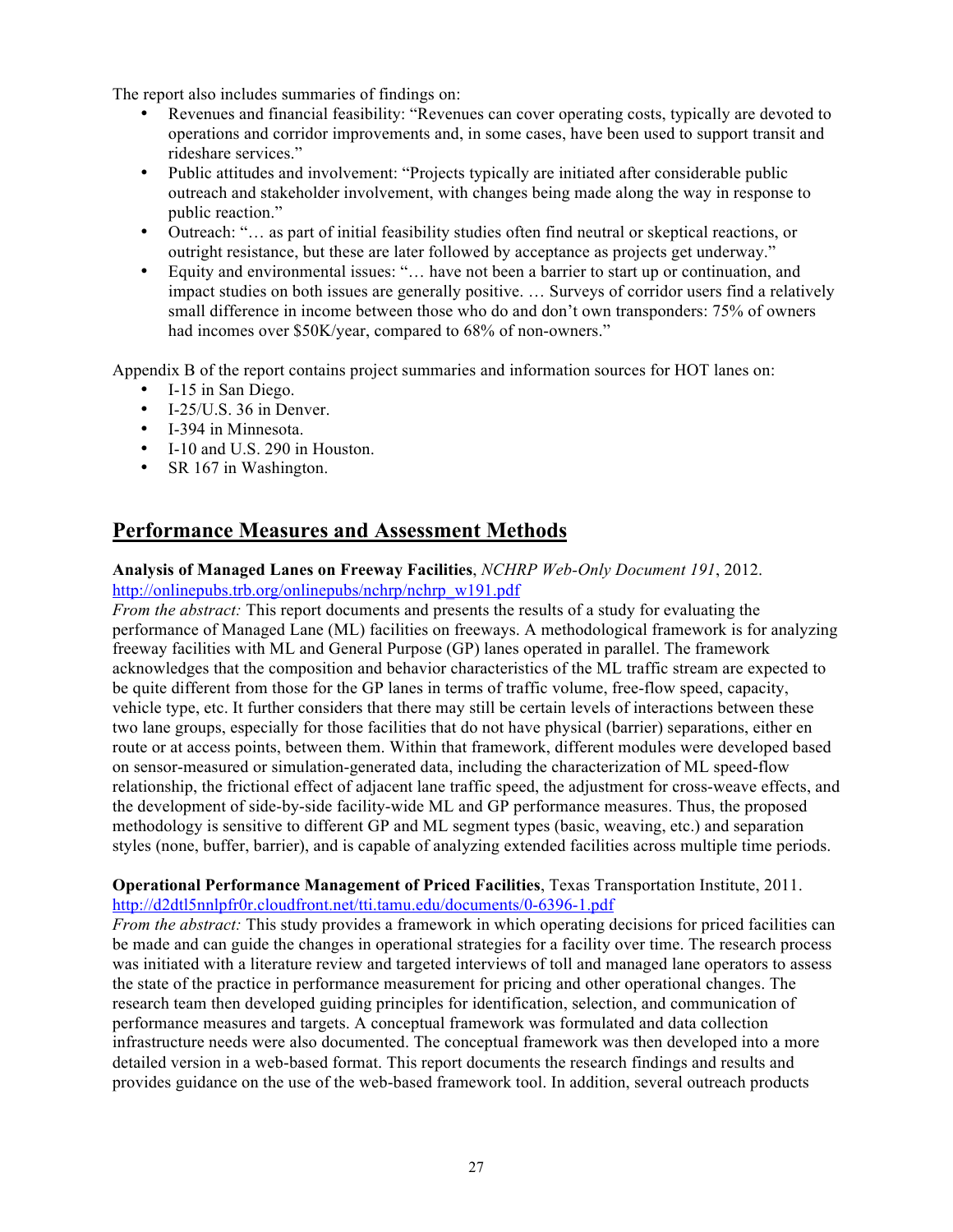were developed under this study to assist agencies in communication of performance management principles for proactive management of priced facilities.

## **Evaluation and Performance Measurement of Congestion Pricing Projects**, *NCHRP Report 694*, 2011.

http://onlinepubs.trb.org/onlinepubs/nchrp/nchrp\_rpt\_694.pdf

This report includes "detailed recommendations and key considerations on initiating congestion pricing project performance evaluation programs and selecting specific performance measures." See Table 3-1 on pages 23 to 24 for performance measures.

## **Monitoring and Evaluating Managed Lane Facility Performance**, Texas Transportation Institute, 2005.

## http://d2dtl5nnlpfr0r.cloudfront.net/tti.tamu.edu/documents/0-4160-23.pdf

*From the abstract:* Much of the progress made in advancing the state of the practice in performance monitoring and evaluation has considered general freeway facilities and lacks specificity for managed lane facilities. Managed lane facilities are unique, typically requiring a higher degree of active (sometimes real-time) management, addressing goals and objectives that are inconsistent with the general freeway facility (i.e., revenue generation, person throughput), and accessing an exclusive set of management tools (i.e., gate closures). To address these potential differences between facilities, this investigation was conducted to isolate and document the best performance monitoring and evaluation practices and principles explicitly for managed lane facilities. Despite the novelty of managed lanes as a traffic management strategy, the diversity of managed lane facility types, and the breadth of motivating factors for managed lane implementation, some general consistency in practice was observed with respect to performance monitoring and evaluation. Common goals, objectives, and performance measures were observed across similar facility types. Significant differences were also observed across similar facility types with respect to observed performance outcomes and evaluation methodologies. Differences in observed performance outcomes are likely explained by the variety in facility design (i.e., length of facility, accessibility, etc.) and operation (i.e., eligibility requirements, toll rates, etc.), even within a similar facility type. Differences in the evaluation methodologies used to arrive at these observed performance outcomes are likely reflective of the available resources for analysis at the time of evaluation and the evolving state of analysis methodologies.

# **Performance Modeling**

**Simulation-Based Testbed Development for Analyzing Toll Impacts on Freeway Travel**,

Transportation Northwest Regional Center X (TransNow), 2012.

http://www.transnow.org/files/final-reports/TNW2012-16.pdf

*From the abstract:* Traffic congestion has been a world-wide problem in metropolitan areas all over the world. Toll-based traffic management is one of the most applicable solutions against freeway congestion. This research chooses two toll roads, the SR-167 high occupancy toll (HOT) lane and the SR-520 toll bridge (i.e. Evergreen Point Bridge), as study sites for simulation testbed developments to evaluate the toll impact on freeway operations. The research approach proposed in this study consists of three steps: first, external modules are developed to enable VISSIM models to simulate various traffic operations with complicated tolling schemes; then, a standardized calibration procedure is proposed for freeway traffic simulation to enhance the models' creditability; and finally, a statistical method is developed to analyze simulation outputs against data autocorrelation problems. Two VISSIM external modules were developed for evaluating toll impacts on freeway operations in this research. For the SR-167 HOT lane site, an external tolling control module using the Component Object Model (COM) interfaces was developed to dynamically adjust the toll rate based on real time traffic conditions. For the SR-520 Evergreen Point Bridge site, an external routing module using Car2X module is developed to dynamically update vehicle routing. These external modules enabled testing customized tolling strategies often needed in toll impact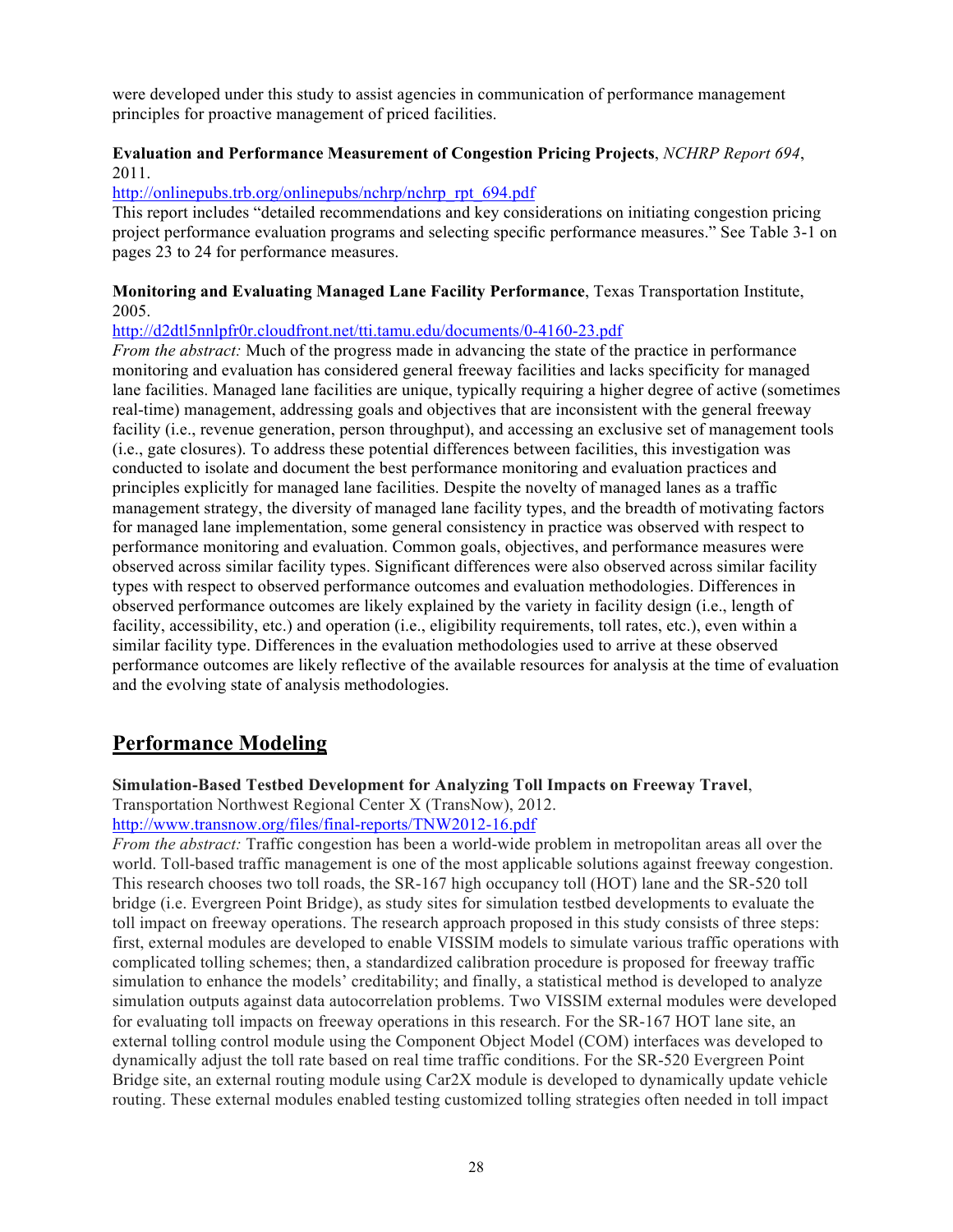studies. The simulation results from the SR-167 HOT lane study site found that among all the three operational strategies, HOT lane operation with dynamic toll outperforms the other two strategies under various traffic demand conditions. Compared with the high occupancy vehicle (HOV) lane operation, dynamic toll strategy makes significant improvement on general purpose (GP) lane performance at regular segments, merging areas, on-ramps, and off-ramps. Compared with the time-of-day toll rate strategy, dynamic toll strategy is more flexible under a variety of traffic demands. The simulation results of the SR-520 toll bridge found that with an increase in toll at SR-520, the travel speed on SR-520 tends to increase and the speed on I-90 tends to decrease as more vehicles are diverted to use the non-tolled alternative. However, the change on I-5 and I-405 after tolling is insignificant since the number of vehicles turning from SR-520 to I-90 is much smaller than the existing volumes on I-5 and I-405. The two simulation testbeds developed in this study were applied to the SR-520 Evergreen Point Bridge and the SR-167 HOT lane projects and the results were satisfactory. These testbeds are capable of studying various customized tolling strategies on freeway operations. The methodology developed in this study for external module development and simulation output analysis can be used for other simulation studies of similar kinds.

#### **"Evaluation of Operational Effects of Joint Managed Lane Policies***," Journal of Transportation Engineering*, Volume 138, Issue 7, 2012: 882–892.

Abstract at http://trid.trb.org/view/2012/C/1216194

*From the abstract:* This paper presents a method to evaluate the operational effects of managed lane policies—vehicle eligibility, access control, pricing, and the number of managed lanes—that form a policy combination set. Two macroscopic methods are developed to prescreen the set via simple criteria, followed by integer linear programming with multiple objectives and constraints to identify the noninferior policies among the downsized set. The approach is demonstrated on the Southern California SR-57 corridor. The application eliminates twelve of possible twenty policy combinations by the macroscopic methods, and generates four noninferior policies—the existing high-occupancy vehicle lane operation and three additional potential high-occupancy toll lane policies—in terms of maximum vehicle and passenger throughput, minimum vehicle hour traveled, and travel time variance. The prescreening efficiency of the macroscopic stage, ranging from 0 to 95%, is affected by the initial policies and traffic conditions. It is concluded that the approach can substantially assess a larger policy set and effectively identify the operational effects of joint managed lane policies.

### **"Impacts of High Occupancy Toll Lane Operations on High Occupancy Vehicle Travelers,"**

Intelligent Transportation Systems (ITSC), *Proceedings of the 2010 13th International IEEE Conference*, 2010: 1594–1599.

### Abstract at http://trid.trb.org/view/2010/C/1096543

*From the abstract:* This study concentrates on investigating HOV travel conditions in the HOT lane system with various HOV proportions under different traffic conditions. A simulation-based HOT lane operation analysis is conducted. A microscopic traffic simulation software tool, VISSIM, is utilized and an external module to enable dynamic HOT lane operations is developed. The Washington State Route (SR) 167 HOT lane system is simulated. The research findings indicate that under current traffic demands HOT lane system can improve overall HOV travel conditions due to the overall system performance enhancement. However, negative impacts of HOT lane systems on HOV travelers become significant with increased traffic demands. This study demonstrates quantitative impacts of HOT lane systems on HOV travelers and provides in-depth analysis for HOT lane performance evaluations.

### **A Mathematical Model for Evaluating the Conversion of High Occupancy Vehicle Lane to High Occupancy/ Toll Lane**, University of California, Davis Institute of Transportation Studies, 2007. http://pubs.its.ucdavis.edu/download\_pdf.php?id=1100

*From the abstract:* A methodology for evaluating and quantifying the benefits/costs of converting a given High Occupancy Vehicle (HOV) lane into a High Occupancy/ Toll (HOT) lane is presented in this study. A mathematical programming model that seeks the optimal pricing strategy, using a logit-like choice